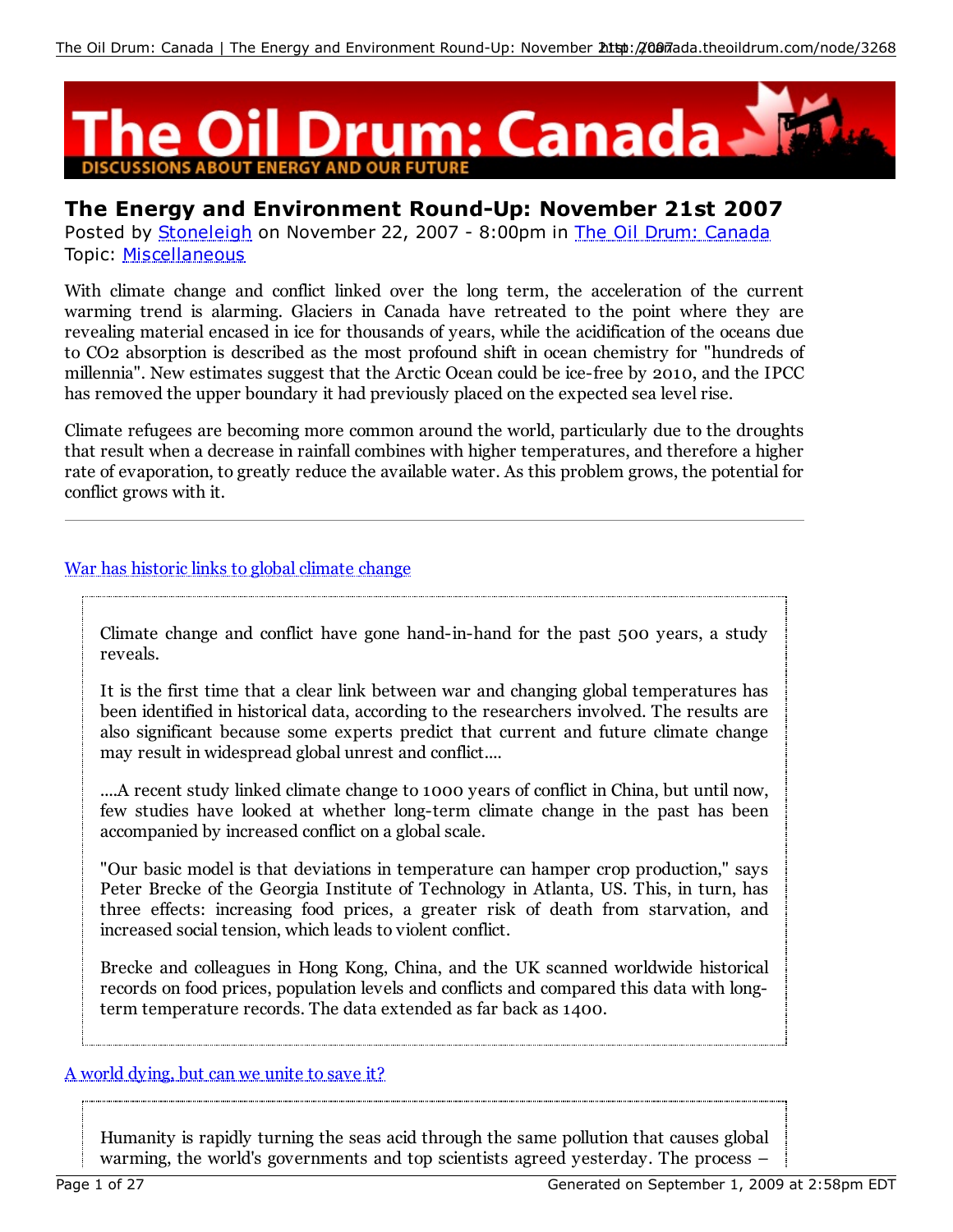thought to be the most profound change in the chemistry of the oceans for 20 million years – is expected both to disrupt the entire web of life of the oceans and to make climate change worse....

....Scientists have found that the seas have already absorbed about half of all the carbon dioxide emitted by humanity since the start of the industrial revolution, a staggering 500 billion tons of it. This has so far helped slow global warming – which would have accelerated even faster if all this pollution had stayed in the atmosphere, already causing catastrophe – but at an increasingly severe cost.

The gas dissolves in the oceans to make dilute carbonic acid, which is increasingly souring the naturally alkali seawater. This, in turn, mops up calcium carbonate, a substance normally plentiful in the seas, which corals use to build their reefs, and marine creatures use to make the protective shells they need to survive. These include many of the plankton that form the base of the food chain on which all fish and other marine animals depend.

As the waters are growing more acid this process is decreasing, with incalculable consequences for the life of the seas, and for the fisheries on which a billion of the world's people depend for protein. Every single species that uses calcium in this way, that has so far been studied, has been found to be affected. And the seas are most acid near the surface, where most of their life is concentrated.

A report by the Royal Society, Britain's premier scientific body, concludes that, as a result, of the pollution, the world's oceans are probably now more acidic that they have ever been in "hundreds of millennia", and that even if emissions stopped now, the waters would take "tens of thousands of years to return to normal".

## U.N. Report Describes Risks of Inaction on Climate Change

Even though the synthesis report is more alarming than its predecessors, some researchers believe that it still understates the trajectory of global warming and its impact. The I.P.C.C.'s scientific process, which takes five years of study and writing from start to finish, cannot take into account the very latest data on climate change or economic trends, which show larger than predicted development and energy use in China.

"The world is already at or above the worst case scenarios in terms of emissions," said Gernot Klepper, of the Kiel Institute for World Economy in Kiel, Germany. "In terms of emissions, we are moving past the most pessimistic estimates of the I.P.C.C., and by some estimates we are above that red line."

The panel presents several scenarios for the trajectory of emissions and climate change. In 2006, 8.4 gigatons of carbon were put into the atmosphere from fossil fuels, according to a study in the proceedings of the National Academy of Science, which was co-written by Dr. Klepper. That is almost identical to the panel's worst case prediction for that year.

Likewise, a recent International Energy Agency report looking at the unexpectedly rapid emissions growth in China and India estimated that if current policies were not changed the world would warm six degrees by 2030, a disastrous increase far higher than the panel's estimates of one to four degrees by the end of the century.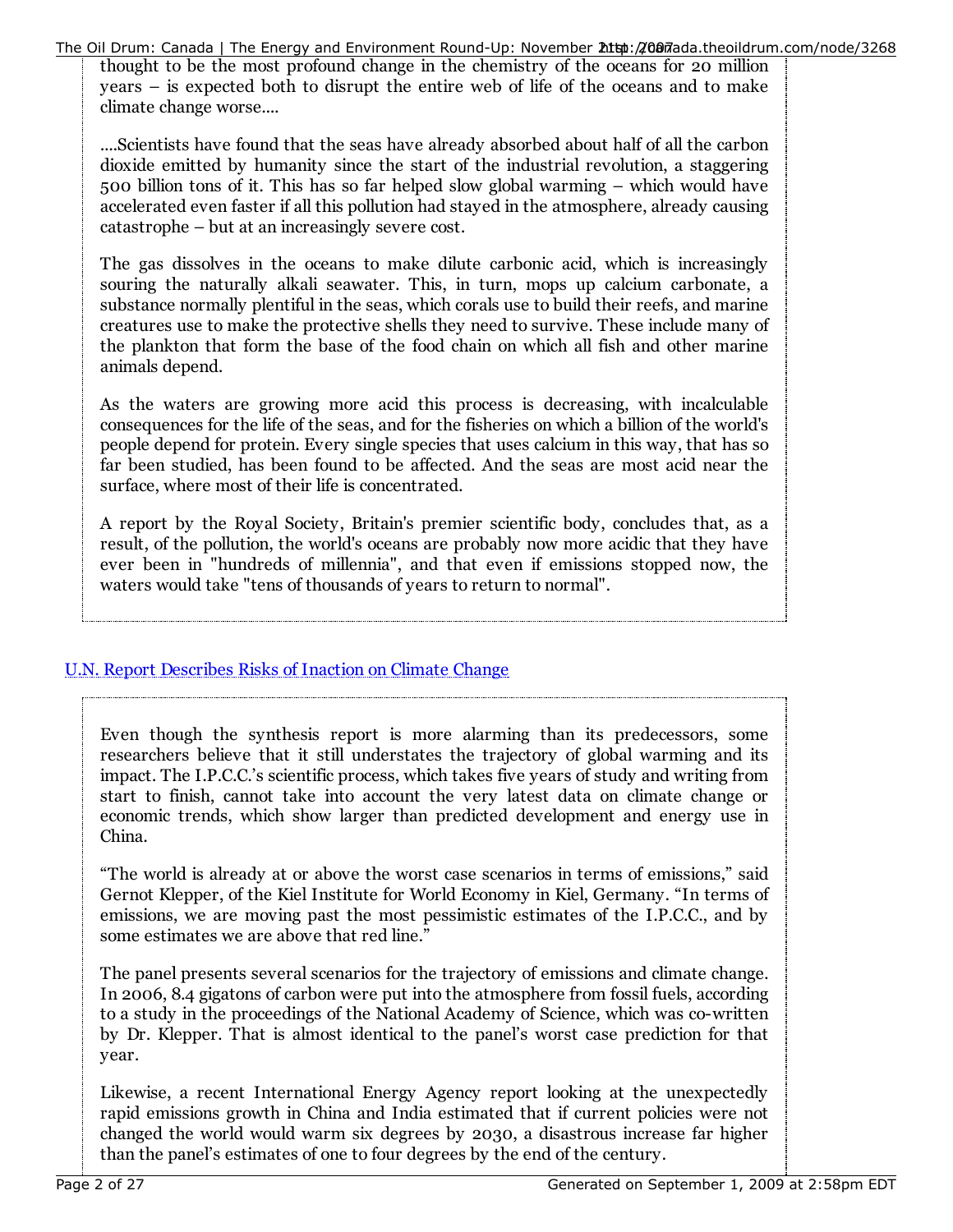## Failure to tackle climate peril 'criminally irresponsible', IPCC told

The Nobel-winning panel of world climate experts gathered here Monday to hammer out a key report as a top UN official warned that political failure to fix global warming would be "criminally irresponsible."

"The effects of climate change are being felt already," Yvo de Boer, executive secretary of the UN Framework Convention on Climate Change (UNFCCC), said.

"Climate change will hit hardest the poorest and most vulnerable countries. Its overall effect, however, will be felt by everyone and will in some cases threaten people's very survival."

"Failing to recognize the urgency of this message and acting on it would be nothing less than criminally irresponsible," he said.

## Climate change to threaten a third of wildlife

Almost a third of the world's species will face extinction if greenhouse gas emissions continue to rise, a United Nations report will say this week.

A draft copy of the report by the UN's Intergovernmental Panel for Climate Change (IPCC) also warns that if temperatures rise by more than 2C now expected before 2050 20 per cent of the world's population will face a great risk of drought.

With that level of temperature rise, other parts of the world will face increased flood risk from rainfall and there will be a decrease in cereal harvest in some regions.

There will also be a rise of flooding, particularly around deltas in China and Bangladesh and low Pacific islands.

## UN: climate change will have 'abrupt and irreversible' consequences

A panel of the United Nations' leading scientists is to warn that climate change could have "abrupt and irreversible" consequences, in a landmark document designed to force action from member states on the issue.

The Intergovernmental Panel on Climate Change (IPCC) report is seen as one of the most influential documents produced on the global warming issue to date, with the goal of forcing some of the world's biggest polluters to curb their emissions....

....Heatwaves, rainstorms, drought, tropical cyclones and surges in sea level are among the events expected to become more frequent, more widespread and more intense this century.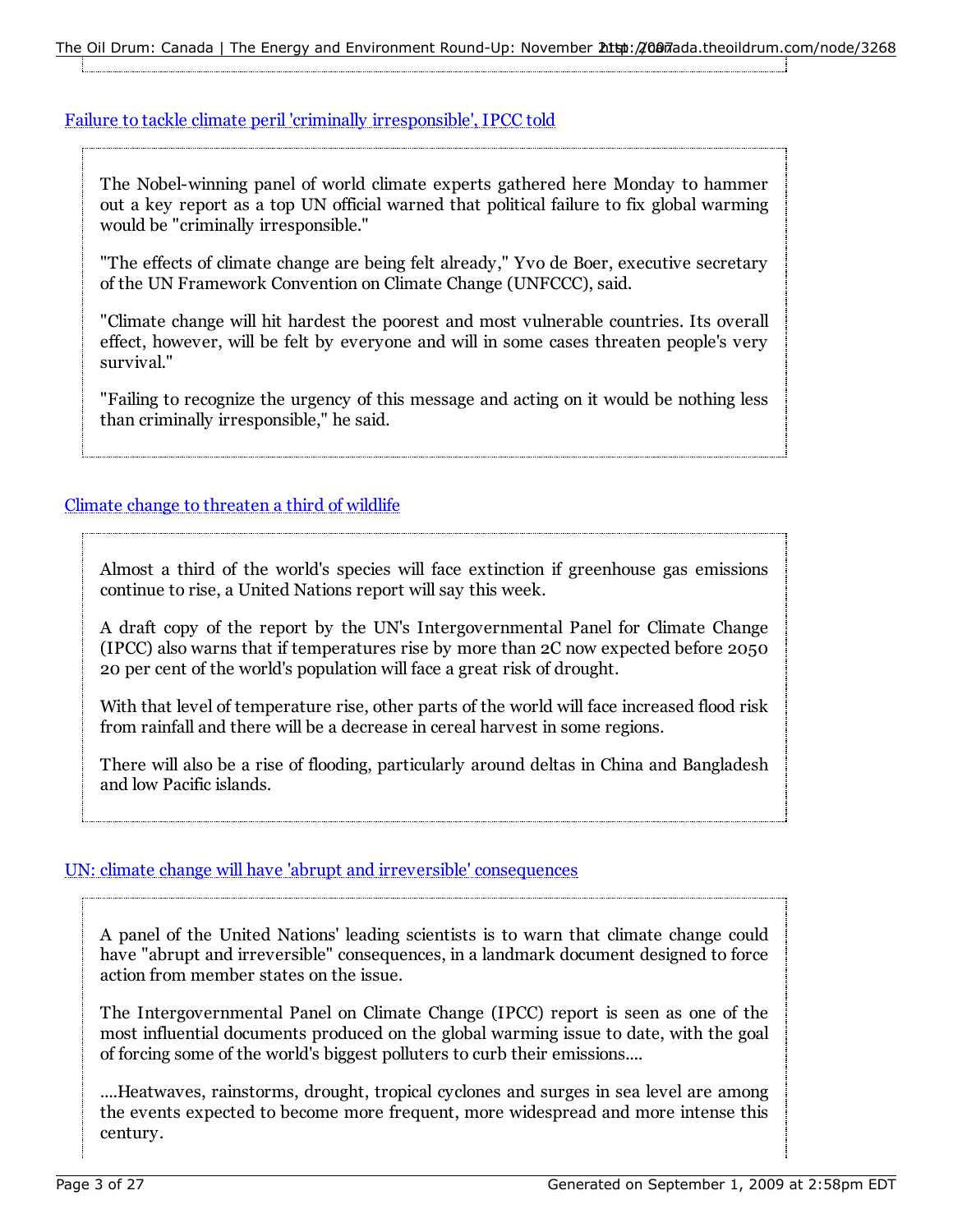As a result, water shortages, hunger, flooding and damage to homes will be a heightened threat.

#### Alarming UN report on climate change too rosy, many say

"The IPCC is a five-year process and the IPCC is struggling to keep up with the data we are all being inundated with new evidence and new science," said Hans Verolme, director of the Global Climate Change Program at the conservation organization WWF.

"And the new science is saying: 'You thought it was bad? No it's worse.' "

The IPCC chairman, Rajendra Pachauri, an engineer and economist from India, acknowledged the new trajectory. "If there's no action before 2012, that's too late," Pachauri said. "What we do in the next two to three years will determine our future. This is the defining moment."

He said that since the IPCC began work on its current report five years ago, scientists have recorded "much stronger trends in climate change," like a recent melting of polar ice that had not been predicted. "That means you better start with intervention much earlier."

## Dire climate warning linked to China and India

The average global temperature will rise to a devastating level by 2030 if China and India do not begin curbing energy use and carbon emissions immediately, officials of the International Energy Agency predicted Wednesday.

Speaking at the World Energy Congress, the officials noted that 60 percent of the global increase in emissions from 2005 to 2030 would come from India and China. By next year, China will overtake the United States as the leader in carbon emissions, the agency predicts; some studies suggest that this has already occurred.

Citing a World Energy Outlook from the agency last week, the officials said that if current development trends continued unchanged, total carbon emissions would rise by 57 percent by 2030, leading to a global temperature increase of 6 degrees Celsius, or 10.8 degrees Fahrenheit, by 2030.

#### 'US greenhouse gas emissions to accelerate in next 50 years'

Even as it leads the clamour on global warming, the US will find its greenhouse gas emissions growing faster in the coming half century.

In fact, a new study by MIT's Richard Eckaus and co-author Ian Sue Wing says the rate of US emissions would grow faster than in the past 50 years, despite technological advances and energy-saving efforts, Sciencedaily.com reported.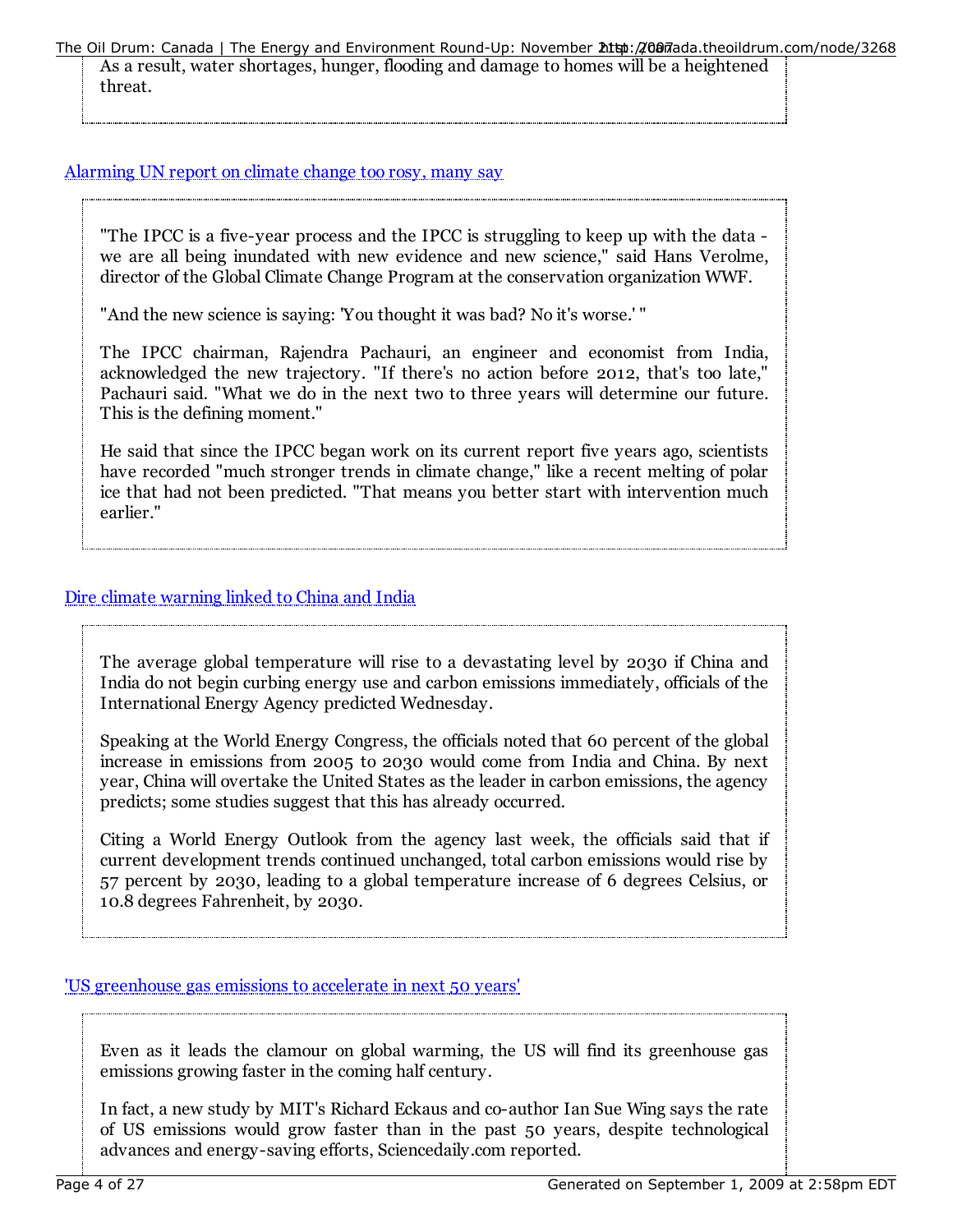Eckaus, an emeritus professor of economics at MIT, feels new technology may not be of much help on this front -- and suggests that energy just needs to be priced higher.

'There is no a priori reason to think technology has the potential for reducing energy use while meeting the tests of economics. It's politically unappetising in the US. Make energy more expensive: People will use less of it,' Eckaus says.

## Rich nations quarrel ahead of new Kyoto bid

The IPCC warned of consequences, such as the extinction of 20 to 30 per cent of the world's plant and animal species, that were likely if global temperatures increased by 2ºC above pre-industrial levels.

Many countries, including the European Union, said this showed that 2<sup>o</sup>C of warming was the limit of safety for the climate, so policies should be set to avoid that. According to the IPCC, that would require emissions to peak by about 2020.

But the US delegation to the meeting said the pinpointing of  $2^{\circ}C$  as the limit of safety was a value judgment rather than a scientific conclusion. Harlan Watson, chief negotiator for the US, said: "It ends up being a political decision, which [was made] 10 years ago. That was their political judgment. But it is a value judgment."

Global warming will reverse the economic and social progress made in Asia in the past few decades, an assessment of the region's vulnerability to climate change has found. The report, from the New Economics Foundation in the UK, found drought in China, floods in southern areas of Asia and rising sea levels afflicting coastal areas would combine to devastate farming across the region.

## Climate swings shaped human evolution, researchers claim

Researchers led by Mark Maslin, director of the Environment Institute at University College London, conducted geological surveys of ancient lakes throughout eastern Africa. They found evidence that over the past 3m years, giant lakes up to 300 metres deep formed and then vanished with the changing climate. The disappearances of the lakes were followed by periods of extreme drought.

"At one extreme, the landscape would have been a true Garden of Eden, with beautiful freshwater lakes, beautiful shorelines and forests along the rivers. There would have been open spaces allowing early humans to exist easily, with water and lots of resources," said Maslin. "But occasionally, these quickly flipped into bone dry periods, where it's 45C in the middle of the day and no natural water resources."

## The big thirst: The great American water crisis

The US drought is now so acute that, in some southern communities, the water supply is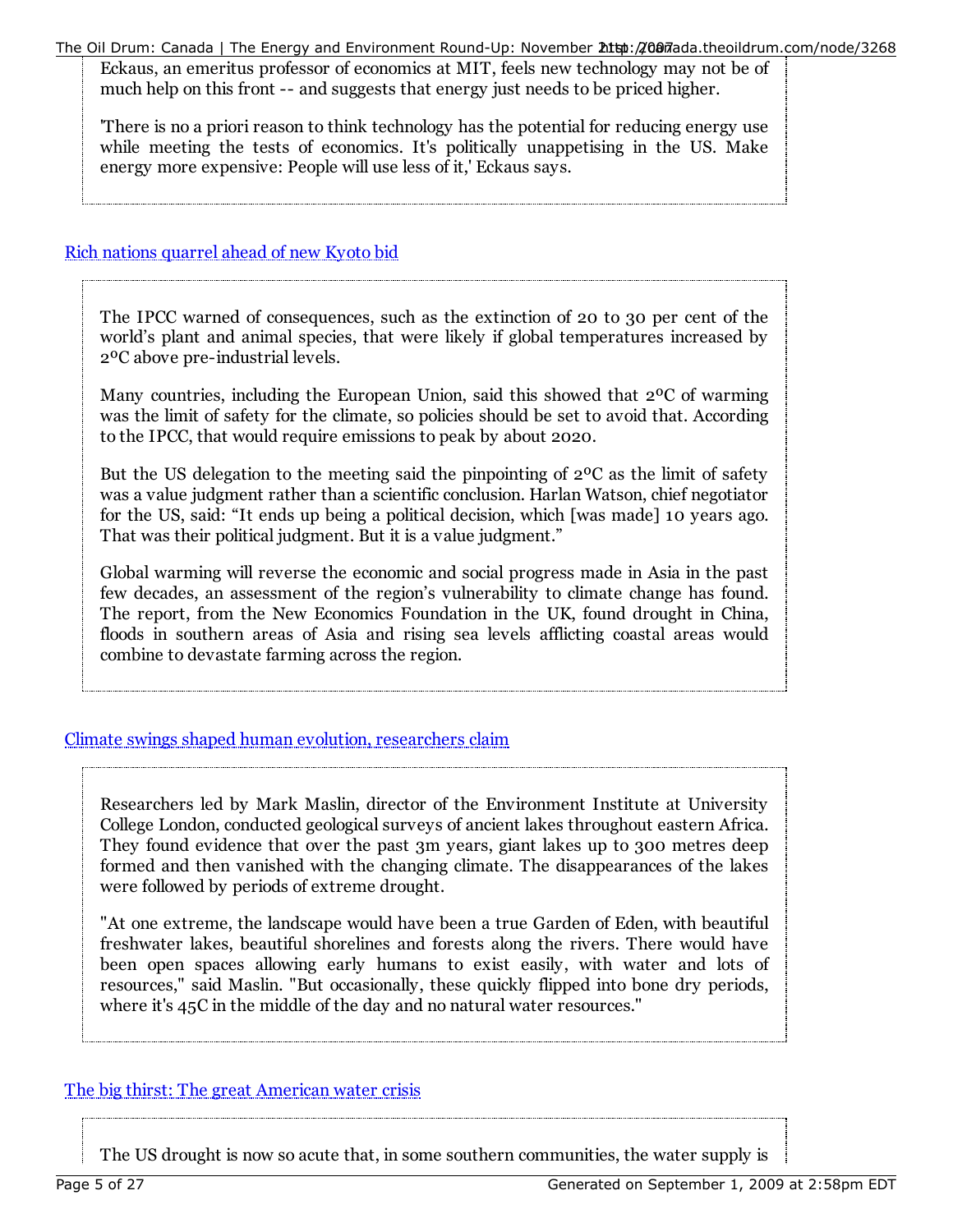cut off for 21 hours a day. Leonard Doyle reports from Chattanooga, Tennessee, on a once-lush region where the American dream has been reduced to a single four-letter word: rain....

....Many rural communities are suffering as the drought tightens its grip across a wide region, which includes much of Georgia, Alabama, Tennessee and Florida. Here in scenic southern Tennessee, the drought is adding to the problems of extreme rural poverty....

....The government's "drought monitor" says that 32 per cent of the region is in "exceptional drought", its most severe designation. The first five months of this year were the driest in 118 years of record-keeping by the Tennessee Valley authority. And adding to the problem is the region's booming population, combined with a political culture that preaches against government regulation and denies the very existence of global warming. The drought is now hurting Atlanta, a city boasting one of the worst environmental records in the US and whose political masters are among the least enlightened when it comes to climate change.

#### Climate change's wild card: sea levels

Recent studies have implied that projections made earlier this year by the Intergovernmental Panel for Climate Change (IPCC) may badly underestimate the rate at which the oceans will rise -- and thus the devastation they could wreak.

In the first volume of a major report on global warming, published in February, the IPCC said sea levels would climb between 18 and 59 centimetres (7.2 and 23.2 inches) by 2100.

Such an increase could already threaten several small island nations and severely disrupt hundreds of millions of people living in low-lying mega deltas, especially in Asia and Africa.

But these projections did not take into detailed account the impact of any significant loss of land ice in Greenland and the West Antarctic, the IPCC acknowledged on Saturday. It therefore scrapped the upper band.

"It became apparent that, concerning the melting of the Greenland and Antarctic ice sheets, we really don't know enough," IPCC Chairman Rajendra Pachauri told AFP on Saturday in Valencia, Spain, where the body on Saturday published its keenly awaited report.

"There is a possibility, and a fair amount of literature, which suggests that it could be faster than what one has anticipated. Given the uncertainty, it was prudent, and scientifically correct, to remove the upper boundary," he said.

The IPCC is not allowed to include new studies that have not been vetted in its thorough and lengthy review process, so new data on the threat posed by these massive ice bodies were not reflected in its report.

## How to fight a rising sea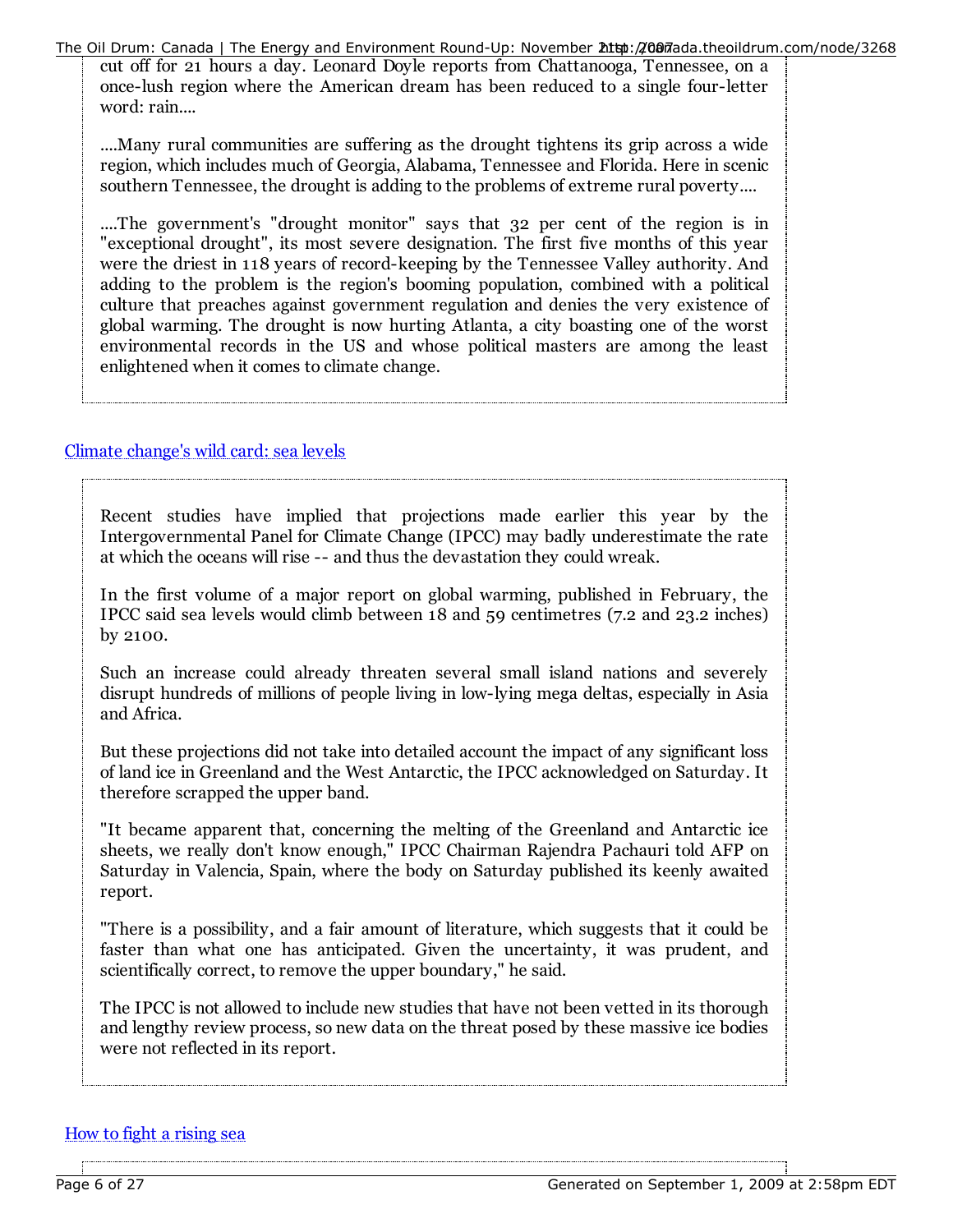The Dutch enjoy a hard-earned reputation for building river dikes and sea barriers. Over centuries, they have transformed a flood-prone river delta into a wealthy nation roughly twice the size of New Jersey.

If scientific projections for global warming are right, however, that success will be sorely tested. Globally, sea levels may rise up to a foot during the early part of this century, and up to nearly three feet by century's end. This would bring higher tidal surges from the more-intense coastal storms that scientists also project, along with the risk of more frequent and more severe river floods from intense rainfall inland.

Nowhere does this aquatic vise squeeze more tightly than on the world's densely populated river deltas.

So why is one of the most famous deltas – the Netherlands – breaching some river dikes and digging up some of the rare land in this part of the country that rises (barely) above sea level?

# Noah's Ark flood spurred European farming

An ancient flood some say could be the origin of the story of Noah's Ark may have helped the spread of agriculture in Europe 8,300 years ago by scattering the continent's earliest farmers, researchers said on Sunday.

Using radiocarbon dating and archaeological evidence, a British team showed the collapse of the North American ice sheet, which raised global sea levels by as much as 1.4 meters, displaced tens of thousands of people in southeastern Europe who carried farming skills to their new homes.

The researchers said in the journal Quaternary Science Reviews their study provides direct evidence linking the flood that breached a ridge keeping the Mediterranean apart from the Black Sea to the rise of farming in Europe.

"The flooding of the Black Sea was not well dated but we got it down to about 50 years," said Chris Turney, a geologist at the University of Exeter, who led the study. "As soon as the flooding is done, farming goes crazy across Europe."

The researchers created reconstructions of the Mediterranean and Black Sea shoreline before and after the rise in sea levels. They estimated the flood covered some 73,000 square kilometers over a 34-year period, causing mass displacement of people.

Previous archaeological evidence has shown communities in the region were already farming when the flood hit. The Exeter team suggests the mass migration caused a sudden expansion of farming and pottery production across the continent.

# New Zealand glaciers retreat due to global warming: scientists

A report by the National Institute of Water and Atmospheric Research (NIWA) said the volume of ice in New Zealand's Southern Alps had shrunk almost 11 percent in the past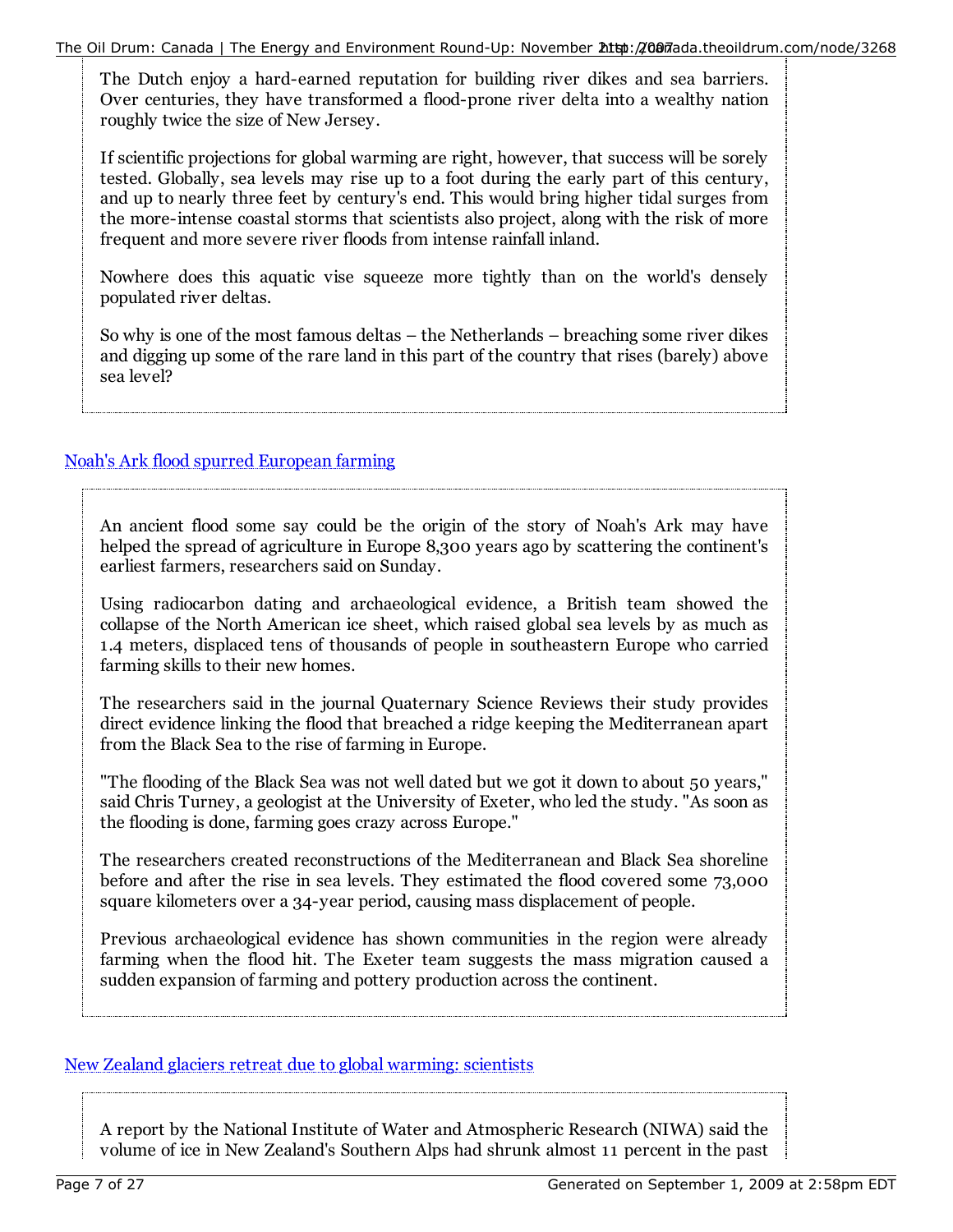More than 90 percent of this loss was because the 12 largest glaciers in the mountain range were melting due to rising temperatures, NIWA said.

The glaciers have passed a threshold, causing the ice to collapse and creating large lakes at their base, the report said.

"The 12 big glaciers with these pro-glacial lakes have passed a tipping point," said NIWA's principal scientist Jim Salinger.

# China facing a major global warming threat, say scientists

Chinese scientists have warned that the country faces a major challenge in tackling the threat of global warming, adding that the climate is likely to get warmer and more extreme, leading to a drop in the production of major food crops.

According to Zheng Guoguang,the new chief of the China Meteorological Administration (CMA),the average temperature in China will inch up by about 2 C by 2050 compared with the 2000 level.

In the latest effort to help mitigate the impact of climate change, Zheng has asked the 100,000 members working for the agency nationwide to develop measures to counter the adverse influence variable climate would have on food supply.

In many cases, crops grow faster when climate becomes warmer, but yields decline, Zheng said before heading to Spain to attend the 27th Plenary of the Intergovernmental Panel on Climate Change (IPCC).

## Canadians see some silver lining in global warming

Canada would be a net economic winner, according to an April U.N. report cited by a number of authorities during interviews in recent days. The paper predicted that milder temperatures would expand agriculture while boosting the economy with lower winter heating bills.

Yale University economics and environment professor Robert Mendelsohn lists a number of gains that Canada could expect from a 50- to 100-year shift to a generally warmer and wetter climate.

Among them would be the ability to grow fruit and vegetables in areas that now are useful only for grain, and the opening of iced-over Arctic waters to navigation and other commercial uses.

"Canadians will clearly be better off in the future than they are today. I can say that with confidence," he predicted. "The most dramatic gains could be in agriculture, depending on precipitation."

However, the complexity of global climate and limited understanding of data pose major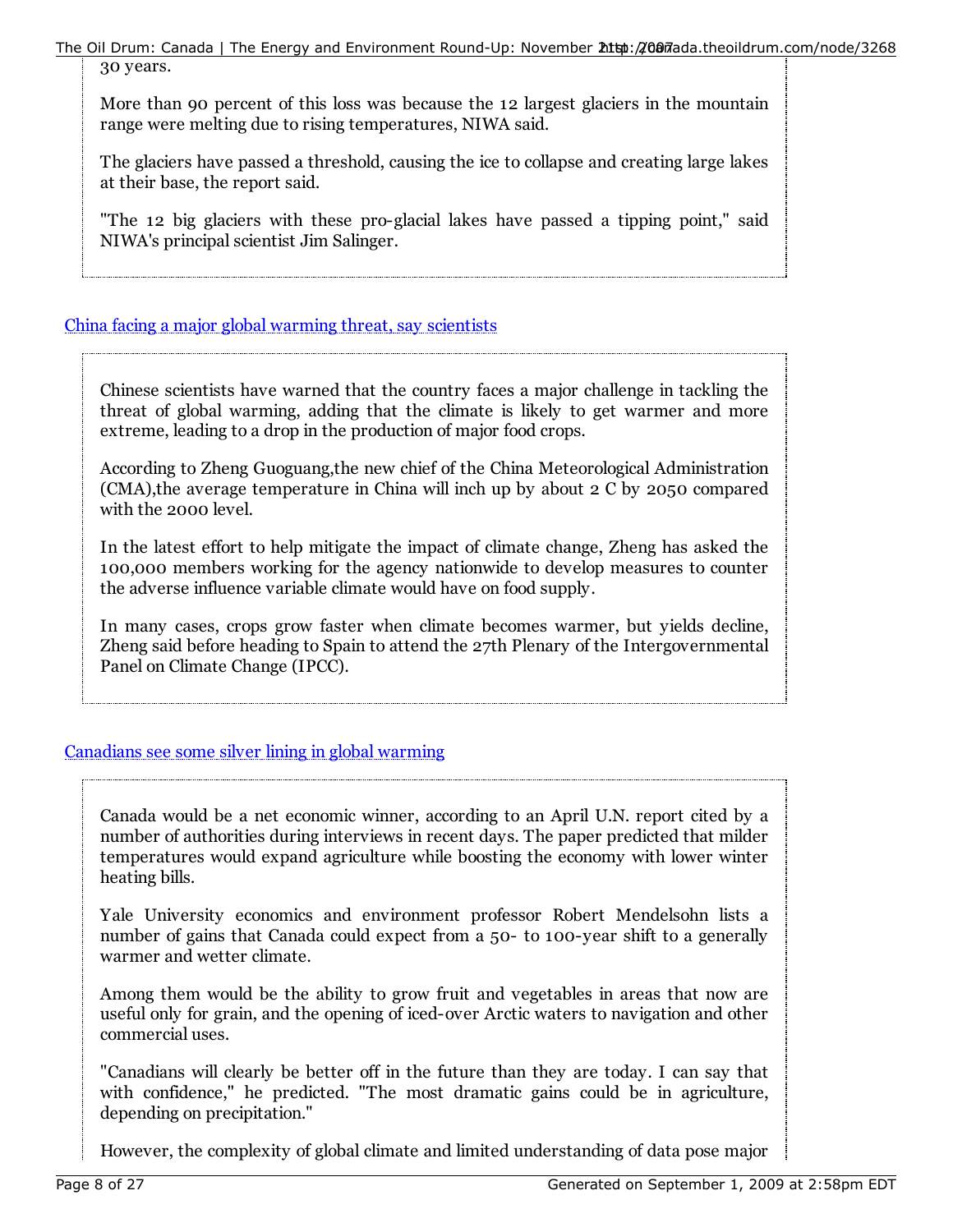problems in modeling climate change. The Oil Drum: Canada | The Energy and Environment Round-Up: November 21tst: /2007ada.theoildrum.com/node/3268

Mr. Mendelsohn said many of the consequences of global warming are unknown, such as changes in the type and size of cloud cover and precipitation.

Small changes, he said, "can cause lots of feedback."

#### Big thaw yields surprises

Most of the world's glaciers are receding. Climate change is melting the European Alps, the snows of Kilimanjaro in Africa and the massive snouts of snow and ice between Banff and Jasper in the Canadian Rockies. Of the 850 glaciers on the eastern slopes of the Rockies that Canadian glaciologist Mike Demuth has been monitoring, 325 have disappeared entirely since the early 1970s.

But new data show the melting of glaciers worldwide is accelerating faster than anyone previously thought. According to the Swiss-based World Glacier Monitoring Service, 30 key international glaciers lost on average 66 centimetres of thickness in 2005. Those glaciers are melting about 1.6 times faster this decade than they were in the 1990s, and about six times faster than in the 1980s. In the last 27 years, they have, on average, thinned by a total of about 10.5 metres.

Nowhere is the meltdown more dramatic than in the sub-Arctic and Arctic regions where there are more than 100,000 glaciers.

The Columbia Glacier near Valdez in Alaska's Prince William Sound has retreated 15 kilometres in the last 25 years. Of the 19 glaciers in the state's Juneau Icefield, 18 are receding. Only one, the Taku Glacier, is advancing.

It's a similar story in northern Canada. In the mid-1960s and 1970s, the Steele was one of a number of glaciers that was growing and tearing through the St. Elias icefields in the southwest corner of the Yukon. At one point, the Steele was moving more than 1.5 billion tonnes of ice at a rate of up to 15 metres per day. But these days, this so-called "Galloping Glacier" is too wasted to make another run. So is the Lowell Glacier, which surged up against Goatherd Mountain 255 years ago and dammed the Alsek River, creating a glacial lake more than 100 kilometres long and 100 metres deep.

## Ancient stumps underline velocity of climate change

A U.S. scientist studying the "dramatic change" in ice conditions in B.C.'s Coast Mountains has discovered freshly exposed and perfectly preserved tree stumps some 7,000 years old — an "astonishing" sign of how fast and far the glaciers of Western Canada are retreating in the age of climate change.

The stumps — found at the foot of a melting glacier in Garibaldi Provincial Park, about 60 kilometres north of Vancouver — were "still rooted to their original soil" and in such pristine condition that some had retained their bark, says geologist Johannes Koch, a former Simon Fraser University researcher now with Ohio's College of Wooster. The stumps are relics of an ancient forest that was growing when humans were still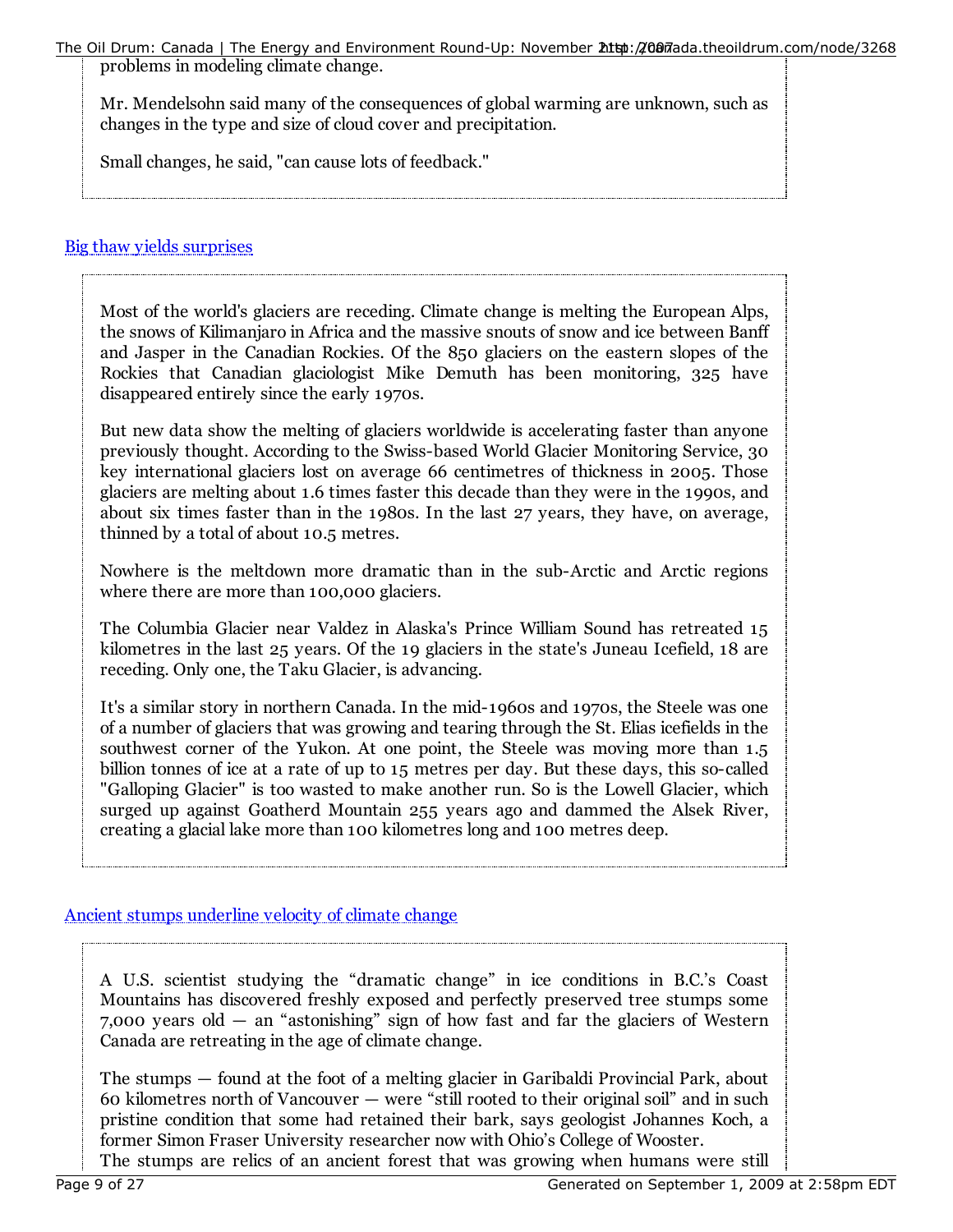relatively new arrivals in the Americas. At the time, Garibaldi's advancing Overlord Glacier overran the trees and encased their dead remains in an icy tomb that eventually reached hundreds of metres in depth.

The glacier would have advanced and retreated many times over the ensuing 7,000 years. But never, notes Koch, had historical warming cycles ever shrunk Overlord enough to release these trunks from their primeval deep-freeze — until now.

## Arctic Ocean could be ice-free in summer as early as 2010

The Arctic Ocean could be free of ice in the summer as soon as 2010 or 2015 - something that hasn't happened for more than a million years, according to a leading polar researcher.

Louis Fortier, scientific director of ArcticNet, a Canadian research network, said the sea ice is melting faster than predicted by models created by international teams of scientists, such as the Intergovernmental Panel on Climate Change.

They had forecast the Arctic Ocean could be free of summer ice as early as 2050. But Fortier told an international conference on defence and security in Quebec City yesterday that the worst-case scenarios are becoming reality.

"The frightening models we didn't even dare to talk about before are now proving to be true," Fortier told CanWest News Service, referring to computer models that take into account the thinning of the sea ice and the warming from the albedo effect -- the Earth is absorbing more energy as the sea ice melts.

## Putting climate change refugees on the map

Even as UN climate scientists here debate the fine print of a report designed to help forestall the ravages of global warming, a new class of victims has already emerged in hot spots scattered across the globe: call them climate refugees.

They are a reality, and yet they do not exist -- at least not in the nomenclature of the international organisations set up to protect the rights and dignity of the world's most vulnerable denizens. Because they flee environments made unlivable by shifting weather patterns or rising seas rather than political persecution or war, these refugees slip between the cracks into a bureaucratic grey zone.

However an unlikely band of dogged French photographers and journalists, in part, is bearing witness to the devastating impact of rising global temperatures on the daily lives of ordinary people.

After four years wandering the globe, from the dust bowl that used to be Lake Chad to the melting permafrost of Alaska to the sinking island paradise of Tuvalu, the Argos Collective have put the fruit of their investigations between covers.

Already published in French and soon to appear in English, "Climate Refugees" published by Infolio is the first book ever devoted exclusively to showing the consequences of climate change up close and personal.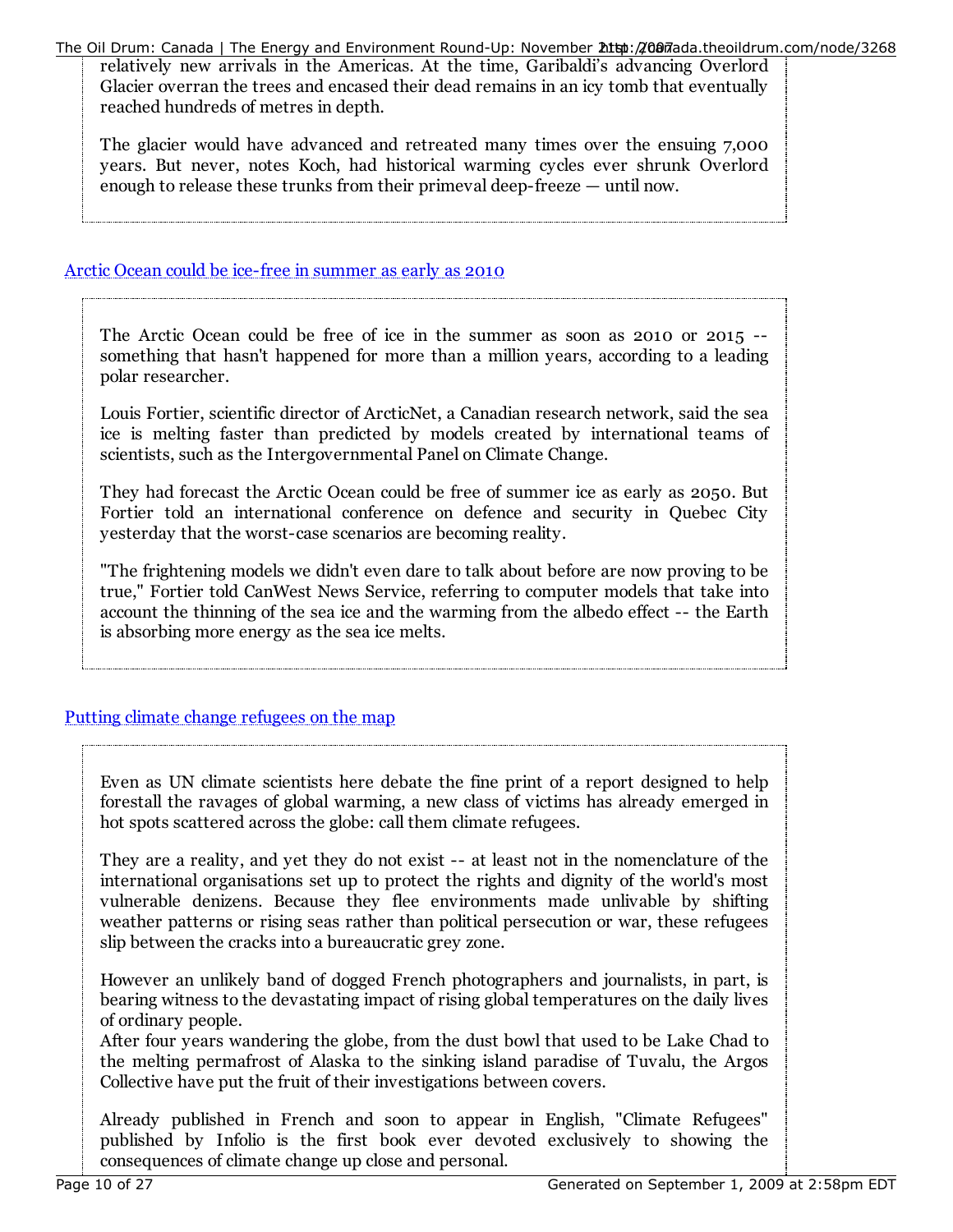#### Countries with highest CO2-emitting power sectors

The city of Taichung in Taiwan is home to a power plant that emits more than 37 million tonnes of carbon dioxide into the atmosphere each year, the highest of any plant in the world. Australia produces more carbon dioxide per capita through electricity generation than any other nation. But the US power sector still produces the most carbon dioxide in terms of sheer volume.

These are just a few of the facts and figures available on a new database containing emissions and energy data from more than 4,000 power companies and 50,000 power plants around the globe. The Carbon Monitoring for Action website was set to be launched this week by the Center for Global Development, an independent think-tank in Washington DC.

With some 8,000 power plants emitting 2.5 billion tonnes of carbon dioxide annually, the United States accounts for a quarter of global emissions, according to the site. China comes a close second at 2.4 billion tonnes, although its per-capita emissions are less than a quarter of those of the United States. Russia comes a distant third, with 600 million tonnes of carbon dioxide emissions.

#### Asia: Peat fires rage as Indonesian farmers burn forests for better crops

As the world looks for ways to cut back on CO2 emissions caused by the use of fossil fuels, another issue continues to burn.

Peat, the highly organic carbonized plant matter found at the bottom of marshes and wetlands, continues to burn in deforested areas of Indonesia.

In tropical regions like Indonesia, many forested areas are in wetlands, the base of which is often formed from the deposits of plant matter. As the deposits are covered by the wetlands, they are usually protected from fire.

Since around the 1980s, however, the development of farmlands has drained the groundwater, causing the wetlands to dry up. As a result, fires from the primitive slashand-burn agriculture technique have spread easily to the dried peat and continued to burn.

Consequently, a massive amount of carbon dioxide (CO2) has been produced by burning peat. The annual amount of CO2 emissions from peat in Indonesia is more than the entire volume emitted in Japan in a year.

#### Food firms blamed for Indonesian forest damage

The world's largest food manufacturers are increasing greenhouse gas emissions by driving the destruction of Indonesia's rainforests to make way for palm oil plantations.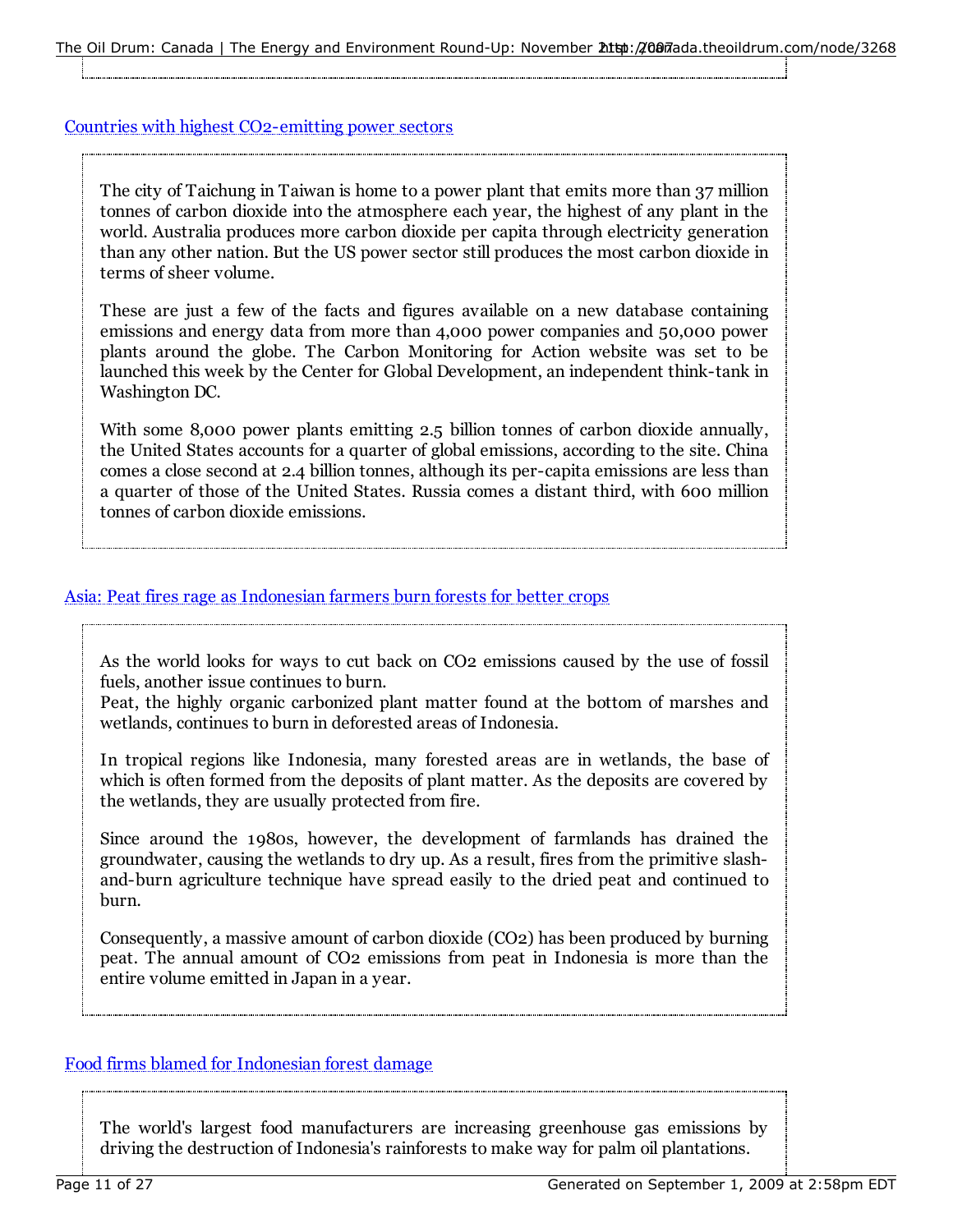A Greenpeace report released yesterday describes as "climate vandals" such firms as Nestle, Kraft, Procter & Gamble and Unilever for their part in clearing tropical forests to produce cheap vegetable oil.

"Tropical deforestation accounts for about a fifth of all global emissions," the report says. "Indonesia now has the fastest deforestation rate of any major forested country."

Indonesia's greenhouse emissions from deforestation alone account for 4 per cent of the world's annual total, with the country now the third-largest greenhouse gas emitter.

"This investigation shows that a handful of international corporations are ultimately responsible for the slashing and burning of Indonesia's peatland forests for food, fuel and laundry detergent," said Emmy Hafild, executive director of Greenpeace South-East Asia.

#### Greenhouse-gas emissions by industrialised countries at new high: UNFCCC

Emissions of greenhouse gases by industrialised countries have broken new records, the UN Framework Convention on Climate Change (UNFCCC) said on Tuesday ahead of a crucial forum on tackling global warming.

In 2005 -- the latest year for which the 40 industrialised countries which have signed and ratified the UNFCCC have reported data -- the total emissions of greenhouse gases by this group "rose to an all-time high," the UNFCCC said.

"The increases in emissions came from both the continued growth in highly industrialised countries and the revived economic growth in former East Bloc nations," it said. Transport accounted for the biggest growth in emissions of any sector.

## Go With The Flow

Traffic flows account for as much as one-third of global energy consumption. But unconventional changes in managing traffic flow could significantly reduce such waste and lower harmful CO2 emissions, says Dirk Helbing. Dr. Helbing, Professor of Sociology at the ETH Zurich Chair of Sociology, a specialist in modelling and simulation, supports his claim with a recent study called 'Efficient Self-Control of Traffic Flows in Urban Networks Using Short-Sighted Anticipation'.

Professor Helbing and co-author, Stefan Lammer of the Institute for Transport and Economics at Dresden University of Technology, propose a self-organized control system for traffic lights that could improve vehicular traffic flow by up to 95 percent.

## Ford eyes launching hybrid vehicles in China

US auto giant Ford Motor Co said on Thursday it was considering launching hybrid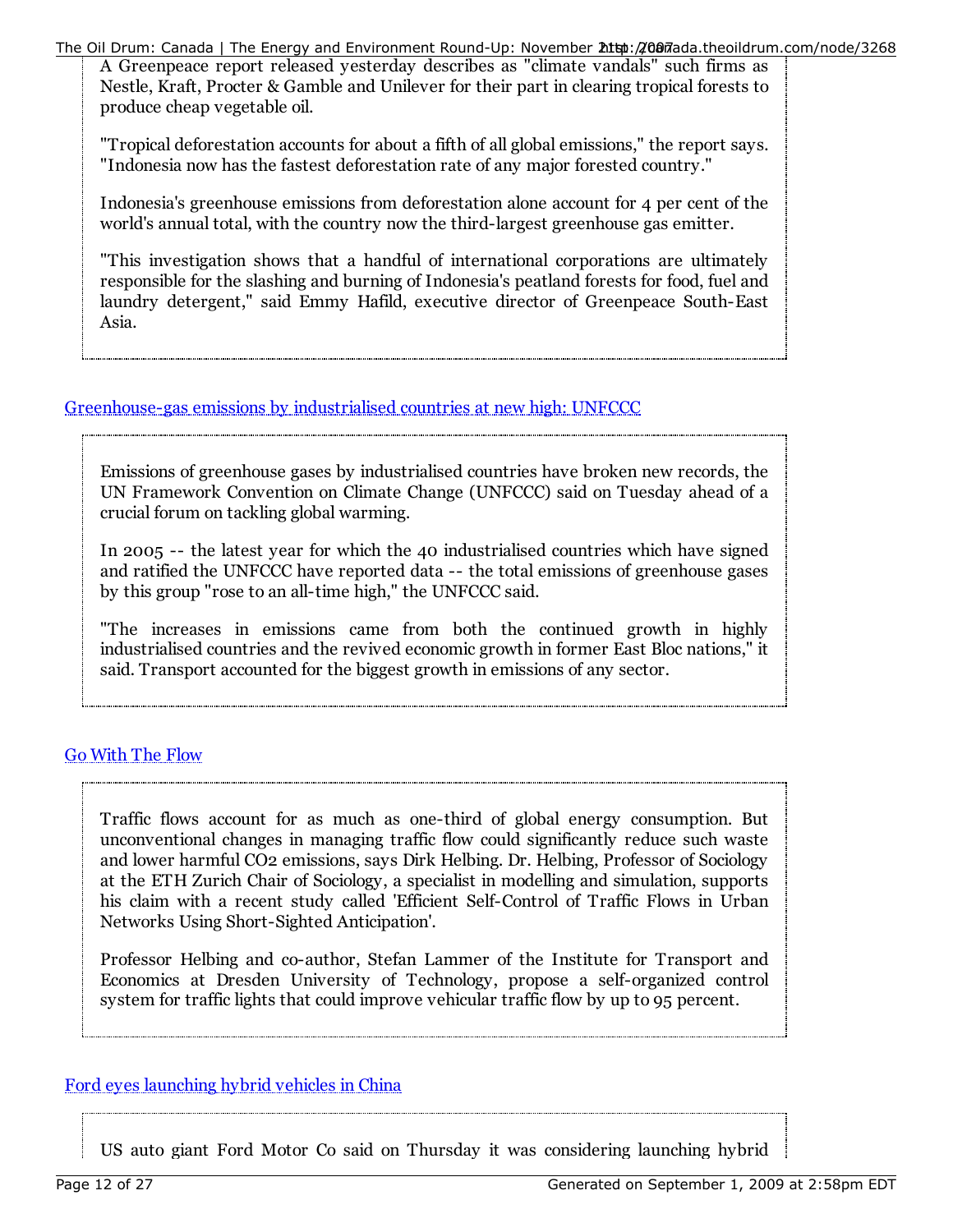vehicles in China, the world's second-largest automobile market. The Oil Drum: Canada | The Energy and Environment Round-Up: November 21tst: /2007ada.theoildrum.com/node/3268

The announcement at an industry conference in the eastern Chinese city of Jiangyin came just two weeks after rival General Motors announced plans to build an alternative fuel research centre in China aimed at developing "green" vehicles for China's market....

....China's auto market is now second only to the United States but the growing numbers of motorists have contributed to appalling air pollution in cities and a spike in energy consumption.

## First-Ever State Of The Carbon Cycle Report Finds Troubling Imbalance

The first "State of the Carbon Cycle Report" for North America, released online this week by the U.S. Climate Change Science Program, finds the continent's carbon budget increasingly overwhelmed by human-caused emissions. North American sources release nearly 2 billion tons of carbon into the atmosphere each year, mostly as carbon dioxide. Carbon "sinks" such as growing forests may remove up to half this amount, but these current sinks may turn into new sources as climate changes.

"By burning fossil fuel and clearing forests human beings have significantly altered the global carbon cycle," says Chris Field of the Carnegie Institution's Department of Global Ecology, one of the report's lead authors. A result has been the buildup of carbon dioxide in the atmosphere, but so far this has been partially offset by carbon uptake by the oceans and by plants and soils on land.

"In effect, we have been getting a huge subsidy from these unmanaged parts of the carbon cycle," notes Field. Overall, this subsidy has sequestered, or hidden from the atmosphere, approximately 200 billion tons of carbon. In North America much of it has come from the regrowth of forests on former farmland and the uptake of carbon by agricultural soils.

#### Poll finds energy tax support

Not only does the world's population feel increasingly concerned about climate change, but a recent survey finds a majority of individuals, both in and out of developed countries, say they're willing to lighten their wallets to stop the warming trend.

The poll, conducted by the international polling firm GlobeScan and the Program on International Policy Attitudes at the University of Maryland, surveyed almost 22,000 people in 21 countries, including the United States, China, Nigeria, the Philippines and Australia. The survey's margin of error varied from 2.4 to 3.5 percentage points depending on the sample size in each of the countries polled.

#### Changing face of autumn as pollution keeps leaves green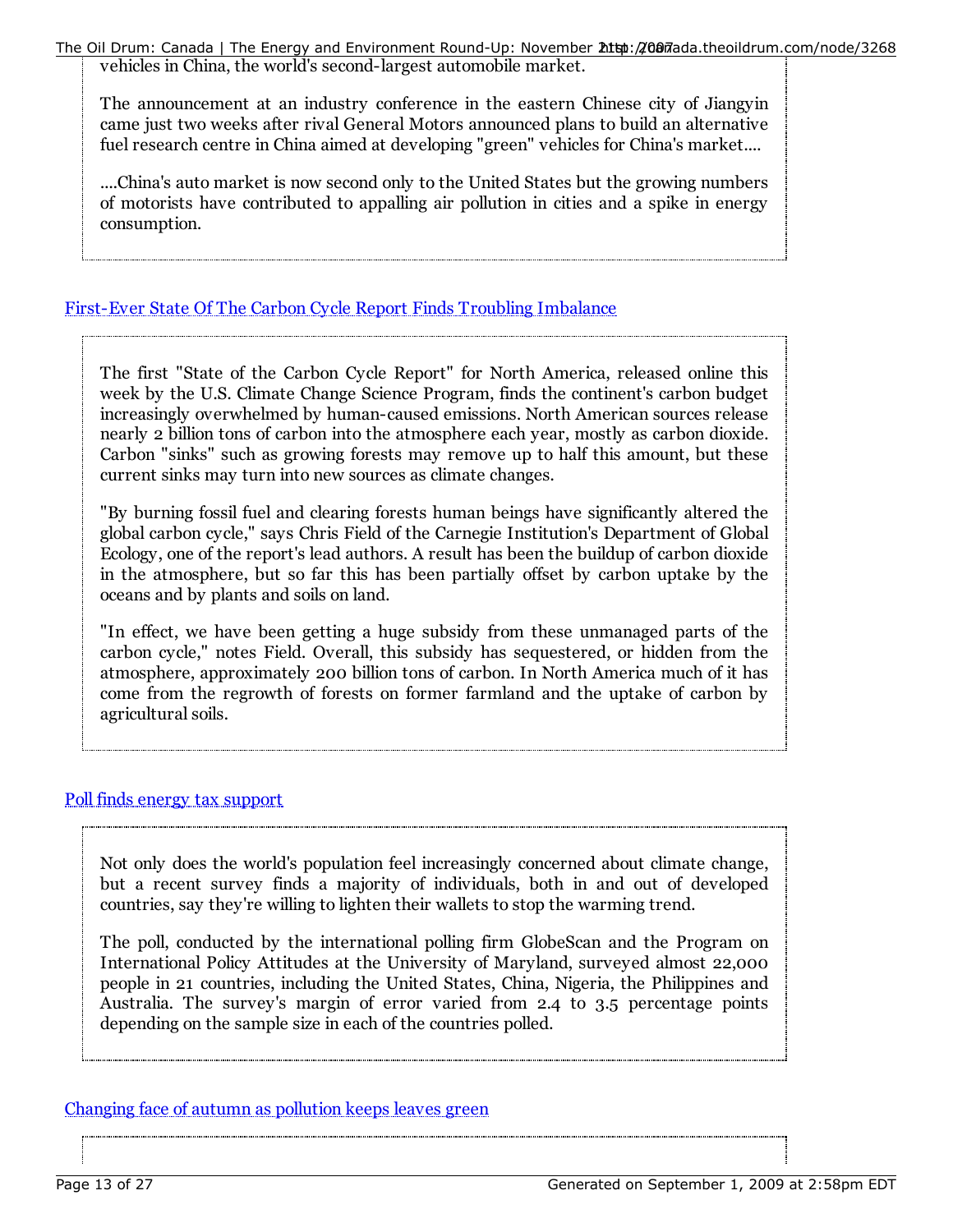The increase in CO2 levels allows leaves to continue for longer the process of photosynthesis – where they use CO2, water, and sunlight to produce nutrients and oxygen. This allows leaves to delay when they start to change colour and, eventually, fall.

Over the past 30 years, this ageing process, known as autumnal senescence, has got later in Europe by between 1.2 and 1.8 days per decade. It is paralleled by the earlier appearance of spring, with buds bursting on oak trees, for example, up to 10 days earlier than they once did.

Until now it has been thought that both phenomena were triggered by rising temperatures. While it has already been established that there is a strong correlation between higher temperatures and earlier springs, analysis of autumnal senescence in 14 European countries shows there is only a weak correlation between temperature trends and the timing of the changes in leaves' colour and their fall. The new research shows it is the increasing CO2 which is slowing down the trees' ageing processes.

Over the last 30 years, atmospheric CO2 has risen by 13.5 per cent, affecting the physiology and functions of plants and influencing a wide range of their internal processes.

## Brown sets tough targets for reducing carbon

Gordon Brown has been told by cabinet ministers and business advisers that he may have to impose new carbon taxes if he is to meet his ambitious targets to cut UK carbon emissions by as much as 80% by 2050.

In his first environment speech as prime minister, Brown warned that climate change science predictions are now so alarming that the current standard, of attempting to cut emissions by 60%, may not be enough.

## Coal-to-liquid not answer, report says

Converting coal into liquid fuel to deal with America's growing energy demand will make climate change problems worse, according to a new report from the Union of Concerned Scientists.

Liquid coal would emit more greenhouse gases than gasoline and than other possible gasoline substitutes, according to the report.

The report, released Tuesday, concludes that other options such as biofuels made from grasses or wood chips would be better.

The finding casts more doubt on the centerpiece of Gov. Joe Manchin's proposed energy plan for West Virginia.

"Biofuels have a Jekyll-and-Hyde reputation depending on what study you read and what assumptions you make, but liquid coal is a loser no matter how you look at it," said Patricia Monahan, author of the report and deputy director of UCS's Clean Vehicles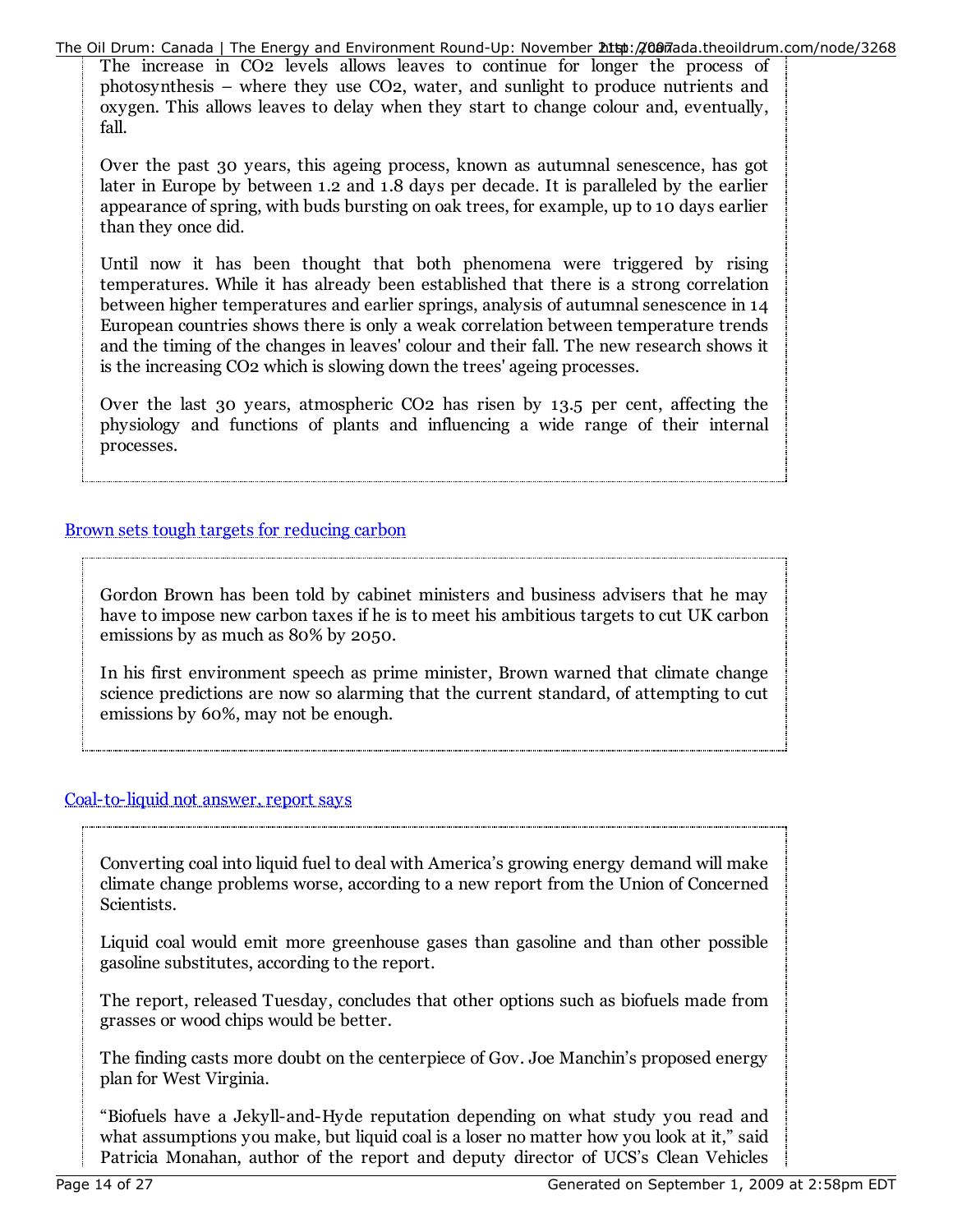A major problem is that liquid coal would emit carbon dioxide during the production process and again when the fuel is burned in vehicles.

#### Clean tech: Ottawa's rising star

With news that six of the country's top-10 "emerging" clean technology companies hail from Ottawa, the city will likely become corporate HQ for many more as a genuine cluster takes shape, say experts.

"I would suspect more nascent (clean tech firms) will come to the light of day," said Randal Goodfellow, president of Goodfellow Agricola Consultants, which does work in the sphere.

A higher profile for the sector, which he said included "upwards of 40 companies" in eastern Ontario, will generate its own momentum. "As we start having activity, people come to it as well. Whereas a lot of growth has been from our own roots, I wouldn't be surprised if you actually get people to come to Ottawa."

The top-10 list was compiled by Corporate Knights magazine, with the unifying theme being creating or saving energy.

## Saudi minister would welcome Canada into OPEC

Saudi Arabia would welcome Canada as a member of OPEC but is not interested in investing in our oilsands.

Ali Al-Naimi, the Saudi oil minister, said Tuesday: "If Canada decides on its own to join OPEC, what would we say? Of course it would be welcome."

Although it has been rejected out of hand by federal officials, the prospect of Canada joining the cartel is not as outrageous as it seems. At an OPEC summit underway in Saudi Arabia, OPEC will re-welcome Ecuador to it after it withdrew in 1992, and Brazil is considering entry after a massive seven-billion barrel discovery last week.

According to the United States government's Energy Information Agency (EIA), Ecuador is ranked 30th in the world, producing about half a million barrels a day (bpd) in 2006 compared to Canada's 3.5 million bpd, which is presently ranked seventh.

After oilsands expansions come on line after 2010, Canada is expected to vault into third or fourth place, the fastest-growing G8 nation when it comes to oil output.

But Al-Naimi also noted that Canada is one of the world's costliest oil producers and relies on unsustainable high prices to remain viable.

Commenting in Arabic, Al-Naimi said the "sands of oil" in northern Alberta need at least \$40 to \$60 US a barrel to develop the massive reserves, which are pegged as second only to Saudi Arabia's.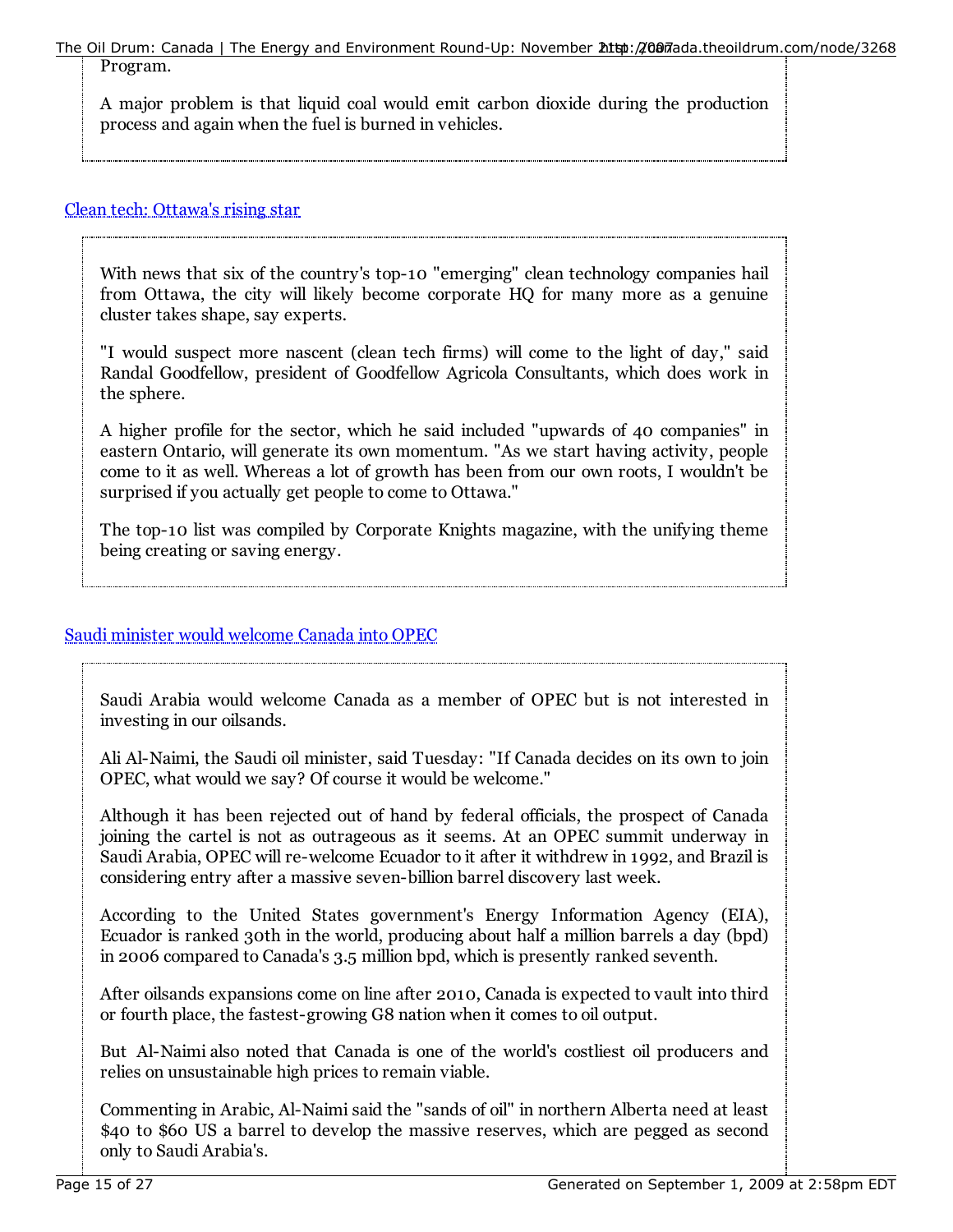#### Alberta faces 'worst of all worlds' with oilsands, nuclear plants

Alberta is the "new energy colony" for the United States, says an expert visiting Edmonton for the Parkland Institute's annual fall conference.

Proposed nuclear power facilities in Peace River and Whitecourt will power future oilsands development even though oil companies maintain that is not the case, says Paul Gunter, an activist and director with Beyond Nuclear U.S.A., a nuclear policy research institute based in Takoma Park, Md.

The northern location of the proposed sites and the unwillingness of Energy Alberta, the company proposing the Peace River site, to disclose its financiers and customers, "clearly represents a hidden agenda," Gunter told the conference Saturday.

#### Canada's oil: black gold with a black heart

You've only got to stroll down Hardin Street to the main drag, then hang a left and walk a couple more short blocks, to see what Fort McMurray is about. It wouldn't be the whole story, but you would catch the drift.

You'd pass the Boomtown Casino, strip malls, and a club called Cowboys proudly advertising "naughty schoolgirl nights". Then the Royal Canadian Mounted Police station, the municipal offices, the Oil Sands Hotel and Diggers bar, with its advertisement for exotic dancers.

You would be passed by Humvees and countless pick-up trucks, each more souped up than the next, many covered in dried mud, many carrying further four-wheel-drives in winter, snowmobiles; in summer, all-terrain vehicles on which to go chasing through the bush, which is visible from the main street. And if the wind is from the north-west, you can smell oil on the air: heavy, slightly sour, unmistakable. Around here, they call it the smell of money.

As the Middle East has become more unstable and as Iraq has boiled into chaos, other, unexpected places have flourished, and none more so than Fort McMurray. Five hours' drive north of Edmonton, in Alberta, it has always been a frontier town, and even before the first white explorers came fur-trapping, the Indians knew that this place sat on oil they used it to waterproof their canoes.

#### Alberta workers sent home after fire at Shell upgrader

About 3,000 workers were sent home Monday from Shell Canada's Scotford upgrader northeast of Edmonton after a fire released hydrogen and sour gas.

It was the second incident involving sour gas at a Shell facility. Earlier in the day, the highly toxic and flammable gas leaked from a Shell pipeline in southwestern Alberta,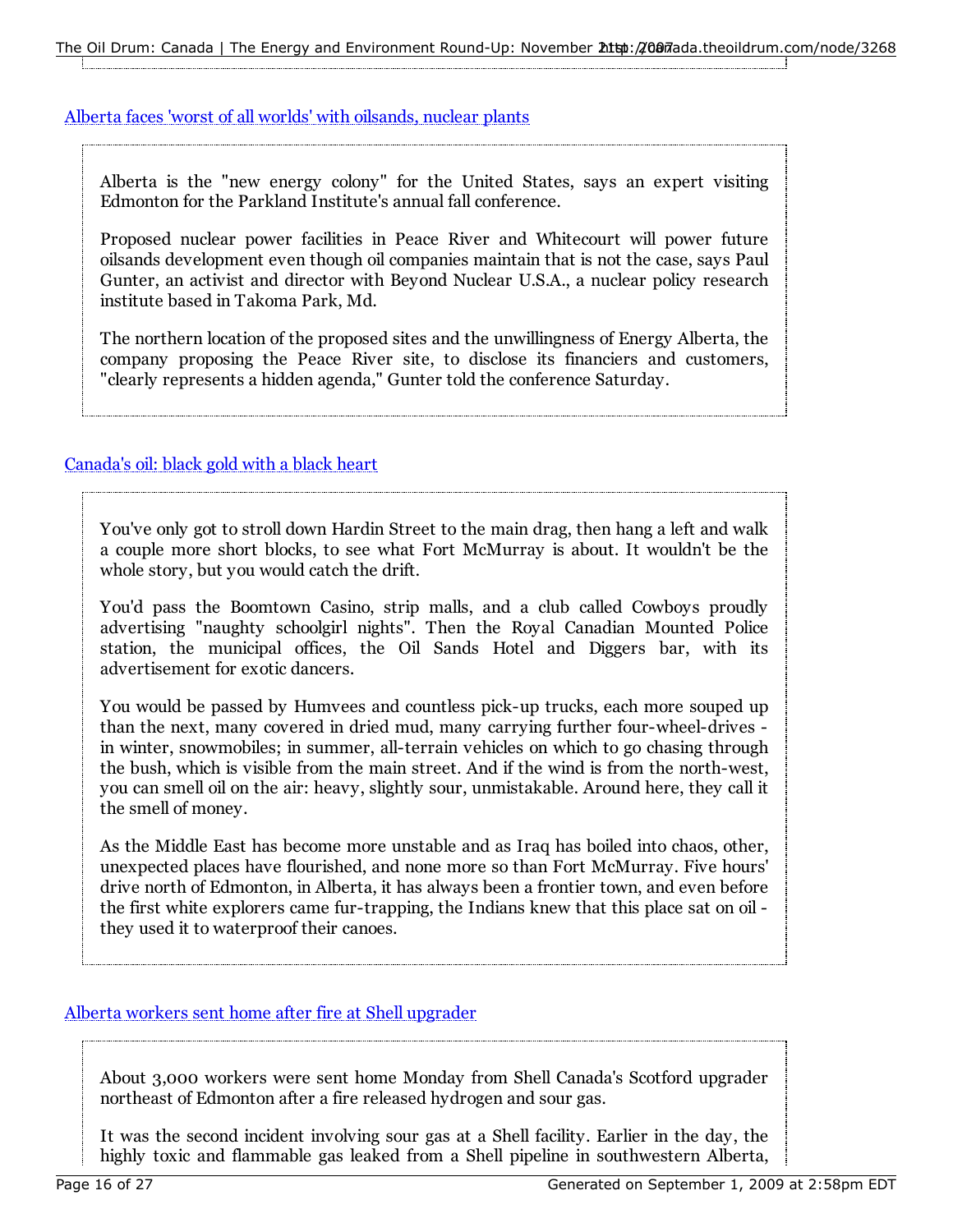forcing 10 people from their homes. The Oil Drum: Canada | The Energy and Environment Round-Up: November 21tst: /2007ada.theoildrum.com/node/3268

The fire occurred late Monday afternoon in the Shell upgrader's residue hydro conversion unit in Fort Saskatchewan.

Shell spokesman Randy Provencal says the fire at the Scotford plant was contained in about 45 minutes by company fire crews and crews from Strathcona County.

"Emergency crews are still on scene and we are conducting monitoring of ambient air quality," Mr. Provencal said Monday evening.

# Alberta MD on Health Canada's bad books

Dr. John O'Connor first suspected something was wrong a few years ago after discovering a rare form of cancer in a small northern Alberta community of 1,200 people.

He recognized the illness, since it was the same one that had claimed the life of his father in Ireland more than 15 years earlier. However, he had never expected to see it again and was alarmed to find it in at least five patients.

But the family physician never anticipated that speaking out about his concerns would land him in a career-threatening struggle against the federal government, putting his medical licence on the line....

....While a series of government studies have concluded there's no need to be alarmed about potential toxins and carcinogens spilling into the Athabasca River from oilsands operations and pulp mills, a new independent report released last week has discovered serious flaws with the government research and appears to confirm some of Dr. O'Connor's greatest fears.

## Study Finds Carcinogens in Water Near Alberta Oil Sands Projects

High levels of carcinogens and toxic substances have been found in fish, water and sediment downstream from Alberta's huge oil sands projects, according to a new study.

The 75-page report, written by Kevin P. Timoney, an ecologist with Treeline Environmental Research, was commissioned by the local health authority of Fort Chipewyan, Alberta, where many residents say they believe the oil sands developments to the south are damaging their health.

Chinese-language "Canada Oil" magazine to be launched by Calgary company

SkinnyFish Media Inc., publishers of Alberta Oil magazine, has become the first Canadian company to launch a commercial, Chinese-language publication in the People's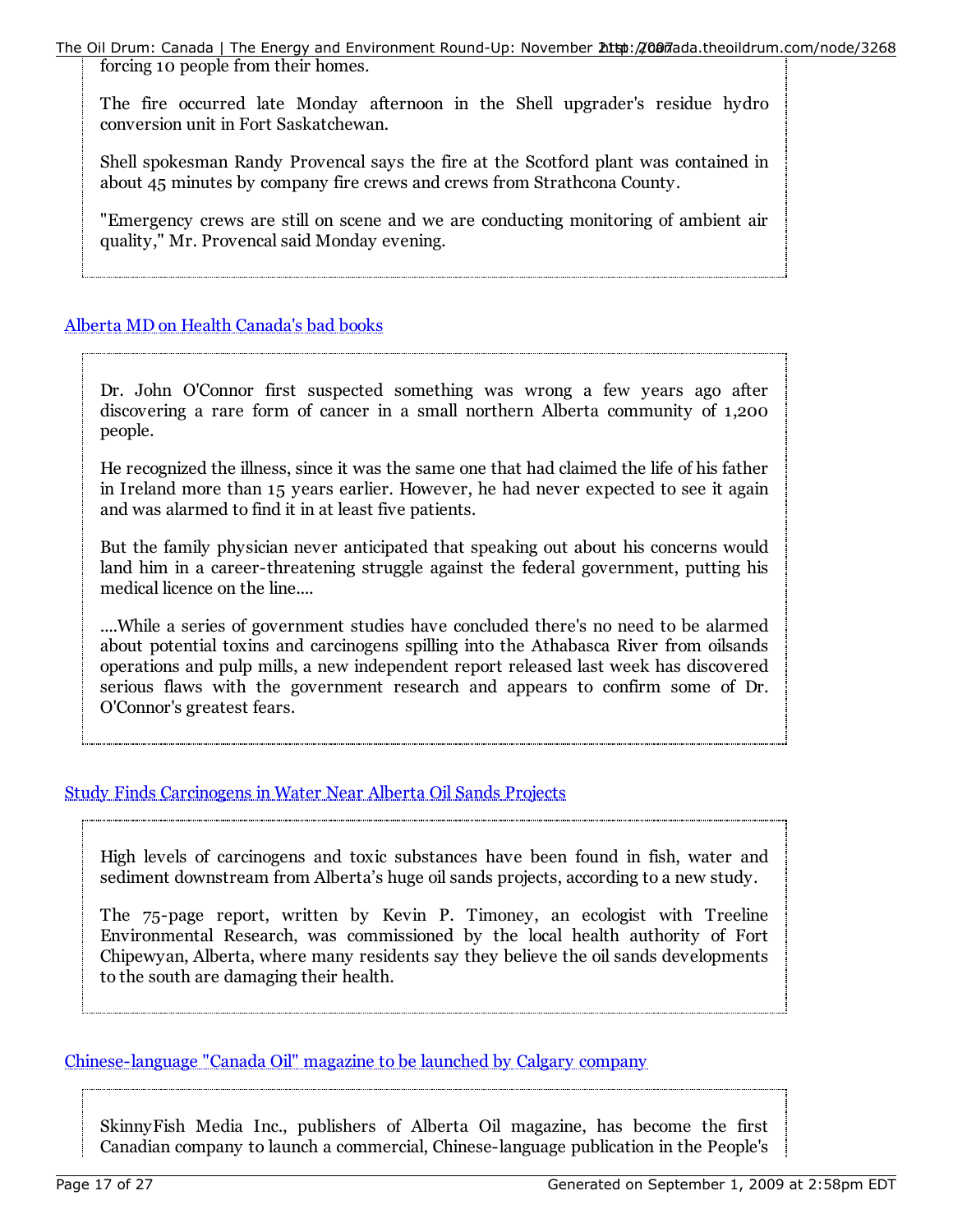Republic of China. In partnership with Chinese Petroleum & Chemical Industry Magazine Co. (CPCI), Canada Oil will provide Canadian-based oil & gas industry news and commentary for Chinese readers.

"Canada's status as a global energy power means resource-hungry China is paying close attention to what we're doing and Canada Oil gives the stakeholders of our energy sector a voice – in fact, a Chinese voice," says SkinnyFish Media president Mike Dodd.

#### Diaper power

AMEC, a Quebec engineering and project management company, is looking to build a facility near Montreal to turn soiled diapers into synthetic diesel fuel. It may not be up to snuff to fuel automobiles, but should be just fine for industrial applications.

AMEC says a process known as pyrolysis can convert diapers to diesel.

According to the Canadian Press, pyrolysis, also known as thermal cracking, involves heating up the diapers in a closed, controlled environment at temperatures of up to 600 C without air, essentially breaking them down thermally.

The concept of converting waste to a biofuel has been around for a long time. For AMEC, it's just the waste that's changed. Dirty diapers, according to the company, provide a consistency in material used in pyrolysis.

The initial plan is to take 30,000 tonnes of diapers - about a quarter of the diapers that end up in Quebec landfills each year - and convert it into about 11,000 tonnes of diesel.

Early number crunching by AMEC pegs the cost of the fuel at 50 cents per litre. If that's the case, diaper diesel would be cost effective, and would divert huge quantities of disposable diapers from landfills.

## Ontario blows it

Intermittency creates a major challenge for grid reliability, which requires instantaneous balancing of overall power generation to exactly match consumption. Combining nuclear generators, which have almost no ability to increase or decrease output, with intermittent wind power is particularly problematic. Balancing nuclear and wind power while keeping the lights on requires other, typically costly, generators to quickly ramp up, down or stand by. With one of the most nuclear-dependent grids in the world, Ontario is poorly suited to host wind power.

Predicting wind output changes has proven difficult, but one pattern is clear:Winds tend to be calm when consumers need electricity most. Ontarians use the most electricity in summer -- the weakest season for wind. In July and August of 2006 and 2007, Ontario was frequently becalmed and average monthly output fell within the lowly 13% to 19% range. Although winter is the strongest season, on the coldest days, when we use most power, wind output tends to be poorest. Over the typical day, wind output peaks around midnight and bottoms out around 8 a.m., contrary to our daily consumption pattern.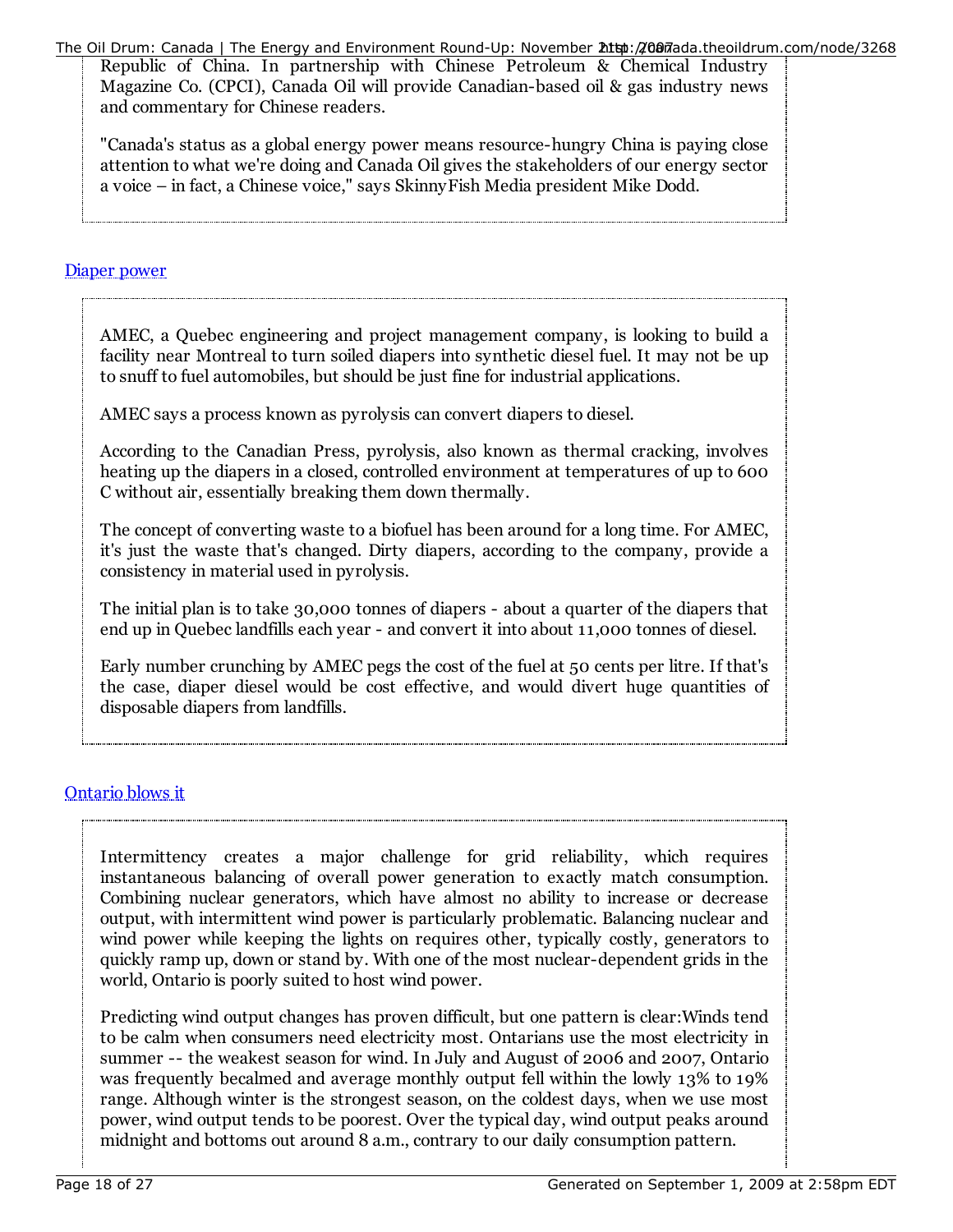Diversifying the geographic location of wind farms has provided little output stability because, even when widely dispersed, output from individual farms tends to rise and fall in sync. Although limited data is available, the production pattern of New York's largest wind farm appears to closely match the hourly output of Ontario's overall wind production. New York's farm even matches fairly closely the output of a similar farm at Sault St. Marie, 840 kilometres away.

Connecting wind power to the grid is also costly. The first of many high-voltage transmission investments mainly directed at wind is currently pegged at \$635-million. Connecting large wind generators to low-voltage distribution networks will require costly re-engineering. Whether high voltage or low, grid connections must be vastly oversized relative to average wind output to support infrequent bursts of full production.

## An ill wind blows

When Ms. McDermott first heard about the proposal by Calgary-based Canadian Hydro Developers (CHD) to build on Wolfe Island, the turbines numbered 10. Then there were 40 and, finally, 86, which would cost \$410-million and produce enough electricity to power 75,000 average homes, more than the entire area surrounding Kingston.

She was told, originally, that these great metallic toothpicks - as high as a football field is long - would be limited to the northern part of the island, but updated plans showed that 30 of them are to be stuck in Wolfe's western wetlands.

Before learning about CHD's intentions - at 197.8 megawatts, it's the biggest project currently listed by the Canadian Wind Energy Association - Ms. McDermott felt the same way about windmills that most people do. In the mind's eye, they seem like so many dandelion stems, rising over a Flemish storybook horizon.

Wind power makes the world feel good about itself: replacing fossil fuels and nuclear gunk with renewable, non-toxic energy; planting huge fairground whirlygigs where the land might otherwise be gouged, or its rivers dammed. It seems like some sort of an environmental balm, but the more Ms. McDermott learned about the effects of wind power - and the zealousness of new energy companies to win government incentives the more she saw it as possessing the potential to distort or corrupt the land.

## Canadian Solar To Deliver 60MW Solar Modules For Projects In Spain

Canadian Solar Inc. announced that it has signed a new contract with German City Solar Group to deliver 60MW of solar modules for a series of solar power station projects in Spain. Shipment will start immediately. Installations are expected to be completed by the Summer of 2008.

Renewable Energy Investment Market Sets Sights On 50 Billion Dollars By 2011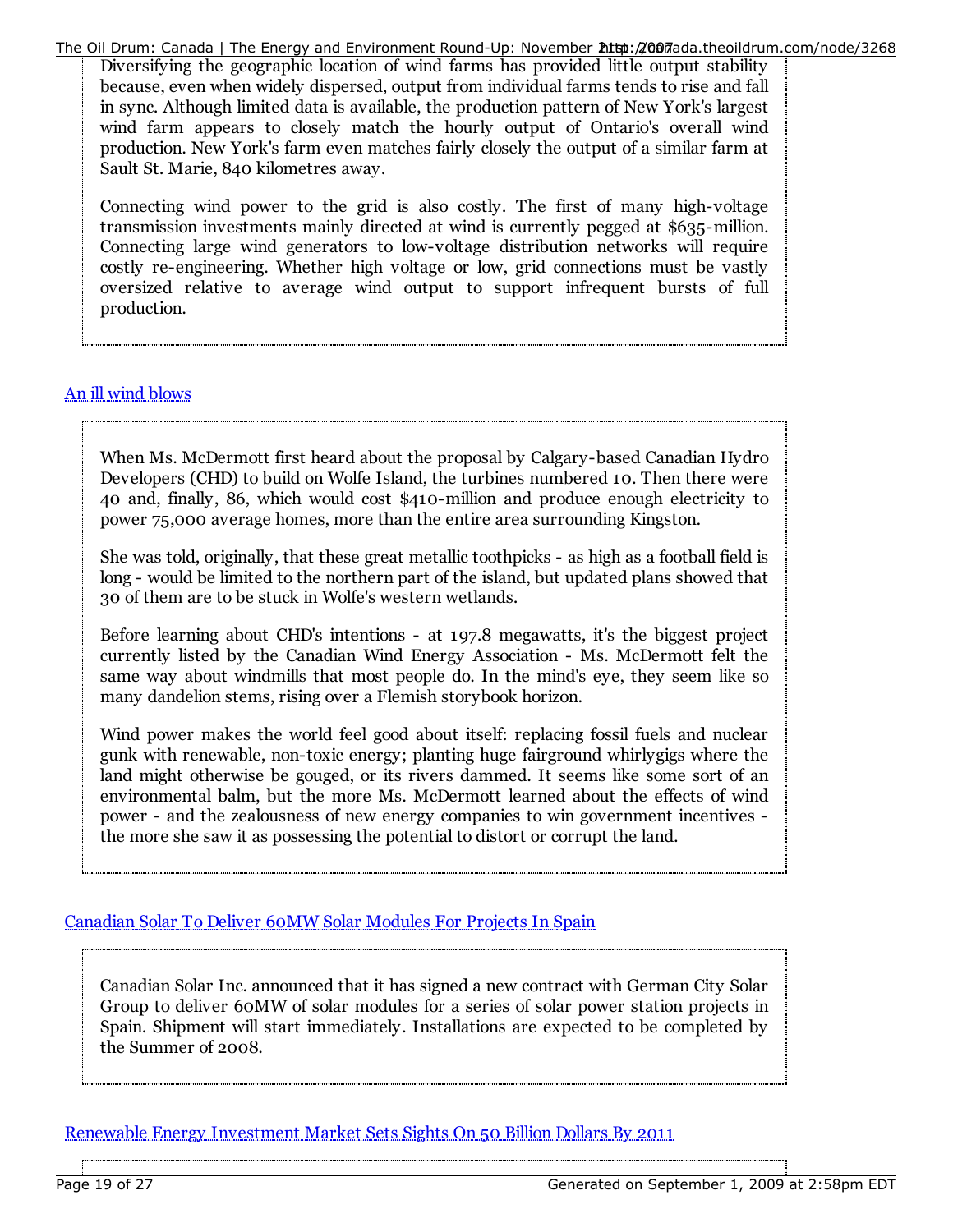"This is the first study to demystify the financial complexities surrounding this rapidly evolving market. It clearly explains the new investment architecture taking shape to support RE, involving a blending of venture capital and private equity firms, banks, brokers, funds, corporations, and governments. And it explores the new financial vehicles created to fund RE development, including power purchase agreements, RE credits, and potential carbon markets," notes Tatjana Meerman, the publisher of Packaged Facts.

"We expect market momentum should escalate to where we're seeing double-digit annual growth rates over the next several years."

## Ethanol Bust Makes Losers of Bush, Gates, D.E. Shaw

Ethanol, the centerpiece of President George W. Bush's plan to wean the U.S. from oil, is 2007's worst energy investment.

The corn-based fuel tumbled 57 percent from last year's record of \$4.33 a gallon and drove crop prices to a 10-year high. Production in the U.S. tripled after Morgan Stanley, hedge fund firm D.E. Shaw & Co. and venture capitalist Vinod Khosla helped finance a building boom.

Even worse for investors and the Bush administration, energy experts contend ethanol isn't reducing oil demand. Scientists at Cornell University say making the fuel uses more energy than it creates, while the National Research Council warns ethanol production threatens scarce water supplies.

As oil nears \$100 a barrel, ethanol markets are so depressed that distilleries are shutting from Iowa to Germany. An investor who put \$10 million into ethanol on Dec. 31 now has \$7.5 million, a loss of 25 percent. Florida and Georgia have banned sales during the summer, when the fuel may evaporate and create smog.

``I don't anticipate any sort of immediate rebound,'' says Barry Frazier, the 50-yearold president of Center Ethanol LLC in suburban St. Louis. ``It's going to take 12 to 24 months before the market is able to absorb the large amount of new capacity.''

# Corn ethanol goes from being a hero to a scapegoat

What's happened?

How is it that the ethanol industry went from joke to hero to goat in less than three years?

There are at least three things at work.

One is that corn-based ethanol is not, and never has been, an efficient fuel....

....Ethanol has lost some of its luster as an environmentally friendly fuel during the past year or so as the debate over renewable fuels has widened.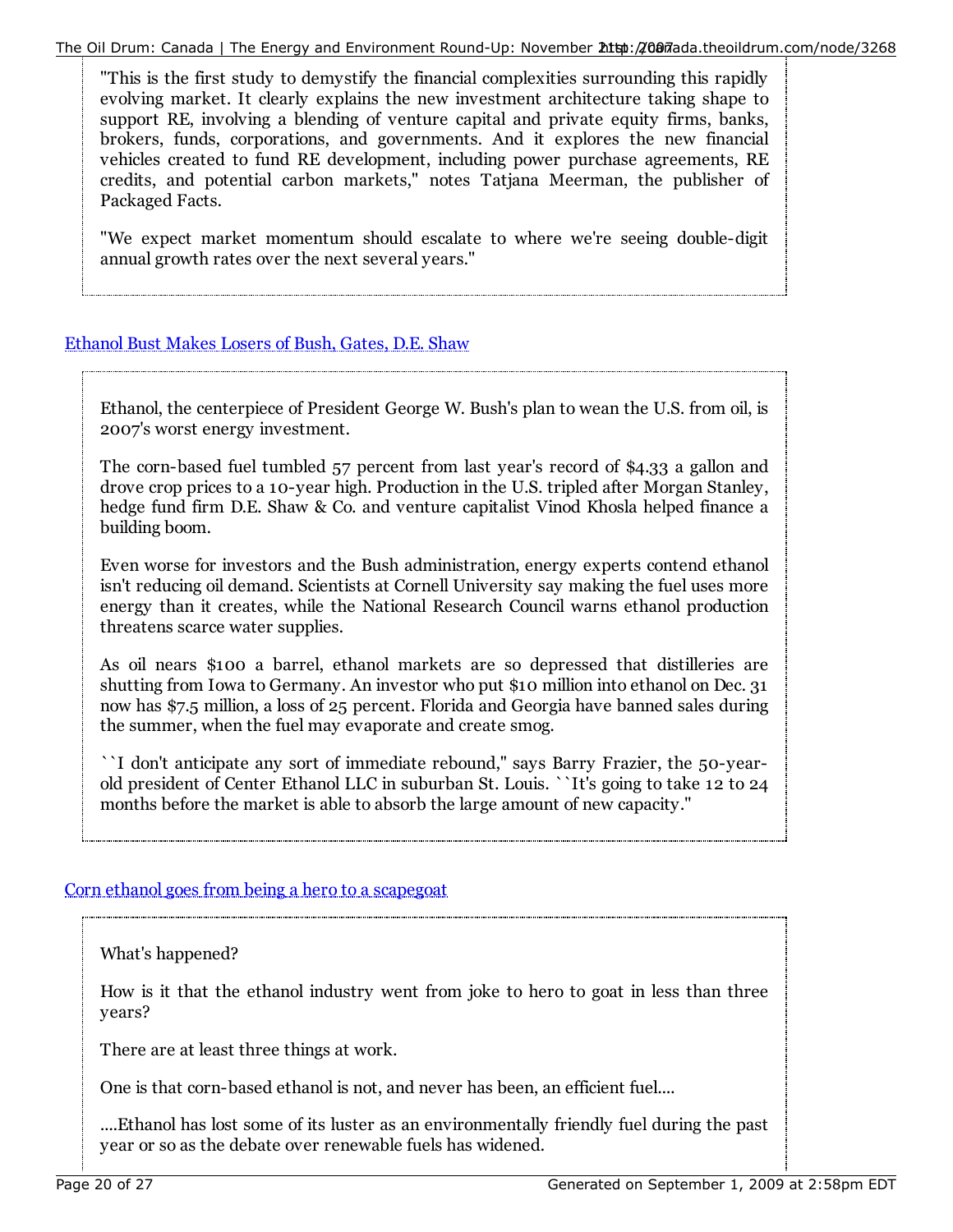There has always been a question of whether the production of ethanol consumes as much, or more, energy than it delivers as a motor fuel....

....There are also water and food issues.

The amount of water needed to make ethanol has become a concern with some environmentalists. It takes four gallons of water to make one gallon of ethanol, but it takes 1,700 gallons of water to grow the corn needed to make the ethanol, according to Cornell University ecology professor David Pimentel.

# Biofuels bonanza facing 'crash'

The biofuels bonanza will crash unless producers can guarantee their crops have been produced responsibly, the UN's environment agency chief has said.

Achim Steiner of the UN Environment Programme (Unep) said there was an urgent need for standards to make sure rainforests weren't being destroyed.

Biofuel makers also had to show their products did not produce more CO2 than they negated, he told BBC News.

Critics say biofuels will lead to food shortages and destroy rainforests.

They point to the destruction of Indonesia's peat swamps as an example of biofuel folly.

The swamps are one of the richest stores of carbon on the planet and they are being burned to produce palm oil.

Mr Steiner implied that because of Indonesia's inability to police its land use, biofuels from palm oil grown by the nation might never be deemed to be sustainable.

# Europe teams up with Gazprom

According to the Financial Times, Eon, the world's largest utility by sales, is considering building gas-fired power plants in Germany, Britain and Hungary with the Russian state-controlled energy giant, after the Germans had already announced they would enter the soon-to-be liberalized Russian power market. And Italy's electricity giant Enel is investing some \$6 billion (one of the largest ever foreign direct investments by a singly company) in Russia to gain access to the largest and potentially most profitable untapped electricity market on the continent.

Yet while hopes for immense profits run high in the companies' top management circles, European politicians look with a sorrowful eye to concrete plans with Gazprom, the Kremlin's most powerful energy and sometimes also foreign policy tool.

While investments in Russia aren't the problem (this has been tried in the past by several companies, with varying success), giving Gazprom access to end consumers in Europe has concerned policymakers from Madrid to Berlin.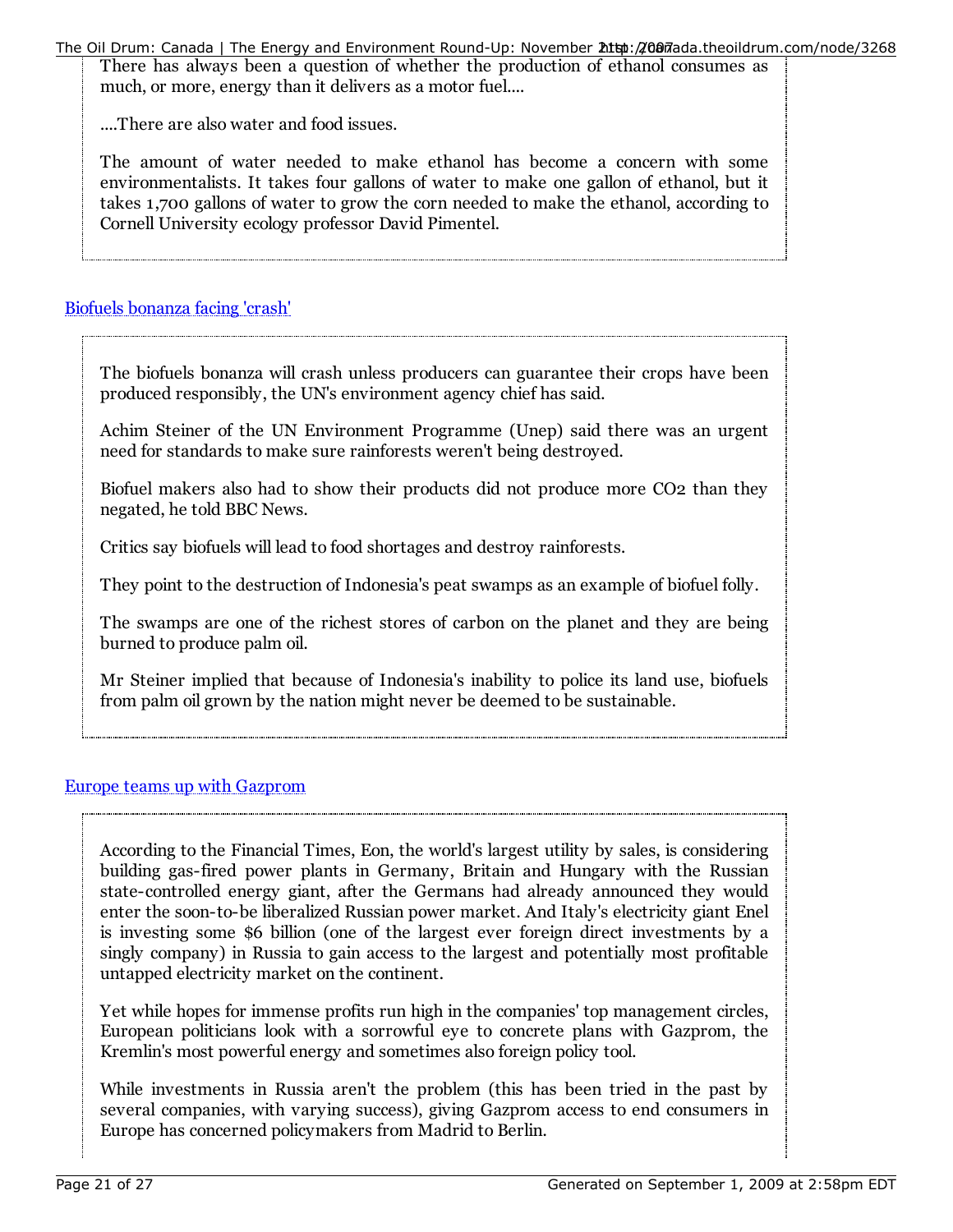Russia supplies half of the European Union's natural gas and roughly a third of its oil, and observers have in the past years called for an increased level of diversification instead of deepening old ties.

#### New move to bring electricity to Africa

Fewer than 25 percent of Africans have access to electricity. In Uganda, only 5 percent of the population has access to electricity; in Kenya, 15 percent; in Congo, 6 percent. In oil-rich Nigeria, the energy demands are nearly twice what the country's creaking power plants can produce. It's one of the continent's biggest obstacles to development and a big turnoff for foreign investors.

Building enough hydropower dams to meet the need would take decades, but the World Bank has launched a smaller, but potentially powerful program in September to meet the growing demand for light from the 250 million poorest Africans by 2025.

The "Lighting Africa" initiative, including a \$12 million competition to design the best business model for providing light for Africans, hopes to do for cheap low-energy lighting what entrepreneurs have already done for cellphones.

## Uranium sows discord between Niger and France

Poor and restive Niger finds itself sitting on a surprising treasure trove -- uranium. The west African state on the edge of the Sahara is the world's third largest producer of an element whose price has soared.

And the stakes are particularly high for former colonial power France: three-quarters of the nuclear-powered electricity produced by the Electricite de France uses uranium imported from Niger.

But an ongoing battle of wills between Niger's government and the French nuclear giant Areva, has soured Paris' relations with this arid nation.

Areva is Niger's top private employer and has operated two uranium mines in the country for the past 40 years. Today, it aims to hold on to its Nigerian uranium supplies even as it diversifies its sources.

#### ASEAN to promote nuclear energy, solar power

Southeast Asian leaders will promote the use of civilian nuclear power, along with other alternative energy sources, when they meet in Singapore next week, a draft statement obtained Tuesday said....

....Indonesia, Thailand and Vietnam have announced plans to build nuclear power plants by 2020 in a bid to cut their dependence on crude oil and natural gas.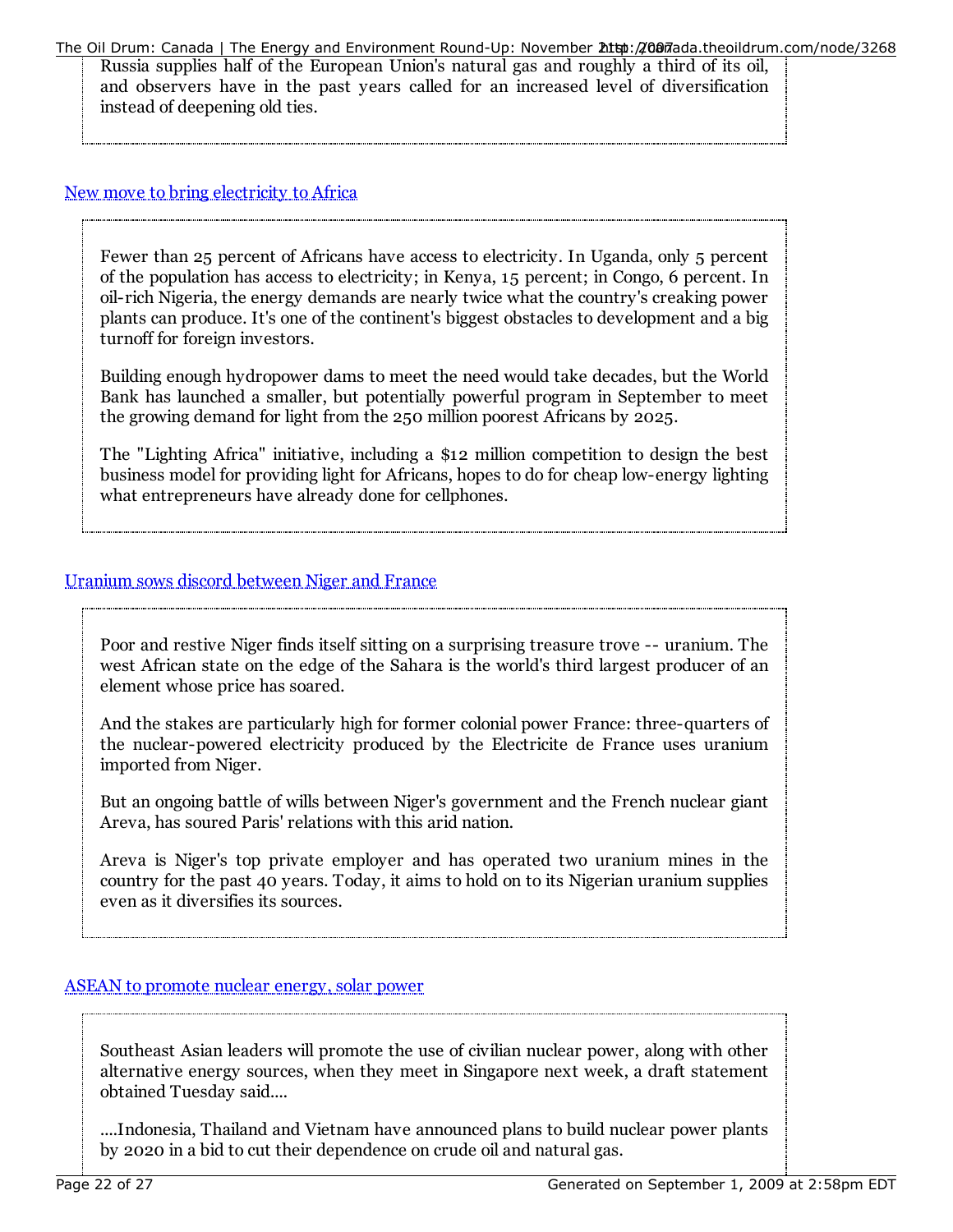World oil prices topped 98 dollars a barrel earlier this month.

"If they are going nuclear, I think they are going into disaster for the region," warned Nur Hidayati, a campaigner for the environment watchdog Greenpeace.

"The nature of this region is that it is very unstable, and so when there is an accident, the whole region will suffer," she told AFP by telephone from Indonesia, referring to earthquakes and volcanic eruptions.

# World must help protect vital Mekong river: activists

International donors must use their influence and push Southeast Asia's Mekong River Commission to speak out against six potentially devastating dams on the vital waterway, environmental groups said Tuesday.

The planned hydropower dams on the Mekong in Laos, Thailand and Cambodia could displace tens of thousands of people and endanger up to 1,300 aquatic species including the rare Mekong giant catfish and the Irrawaddy dolphin, activists said....

....Laos, which has ambitions to become the region's key electricity supplier, has four Mekong dams under consideration, while Thailand and Cambodia each have one.

## Millions bewildered and scared as world's largest dam takes shape

Whole towns and villages have been resettled to higher slopes or distant provinces as the water rises - an exodus that has brought protests of official corruption and inadequate compensation from displaced people, many of them poor farmers....

....The reservoir has been filled with water in stages since completion of the 2309 metre-long dam wall in 2003. If all goes to plan, it will reach its maximum capacity of 39.3billion cubic metres by the end of 2008, capping a year of national glory centred on the Beijing Olympics....

....Along the 660-kilometre reservoir, residents point to the erosion, slides and deformed terrain they say has seriously worsened since last year, when the water level was raised a second time.

Authorities have vowed to contain geological aftershocks from the dam but poor farmers worry about being swallowed by landslides.

"Sometimes the ground rumbles and shakes, dogs bark, babies cry. It frightens us, too," says Xiang's neighbour, Su Gongxiang, pointing to a front door that will no longer shut.

## Japan, China still stuck on energy sea spat

Japan and China failed to break an impasse Wednesday in a spat over lucrative gas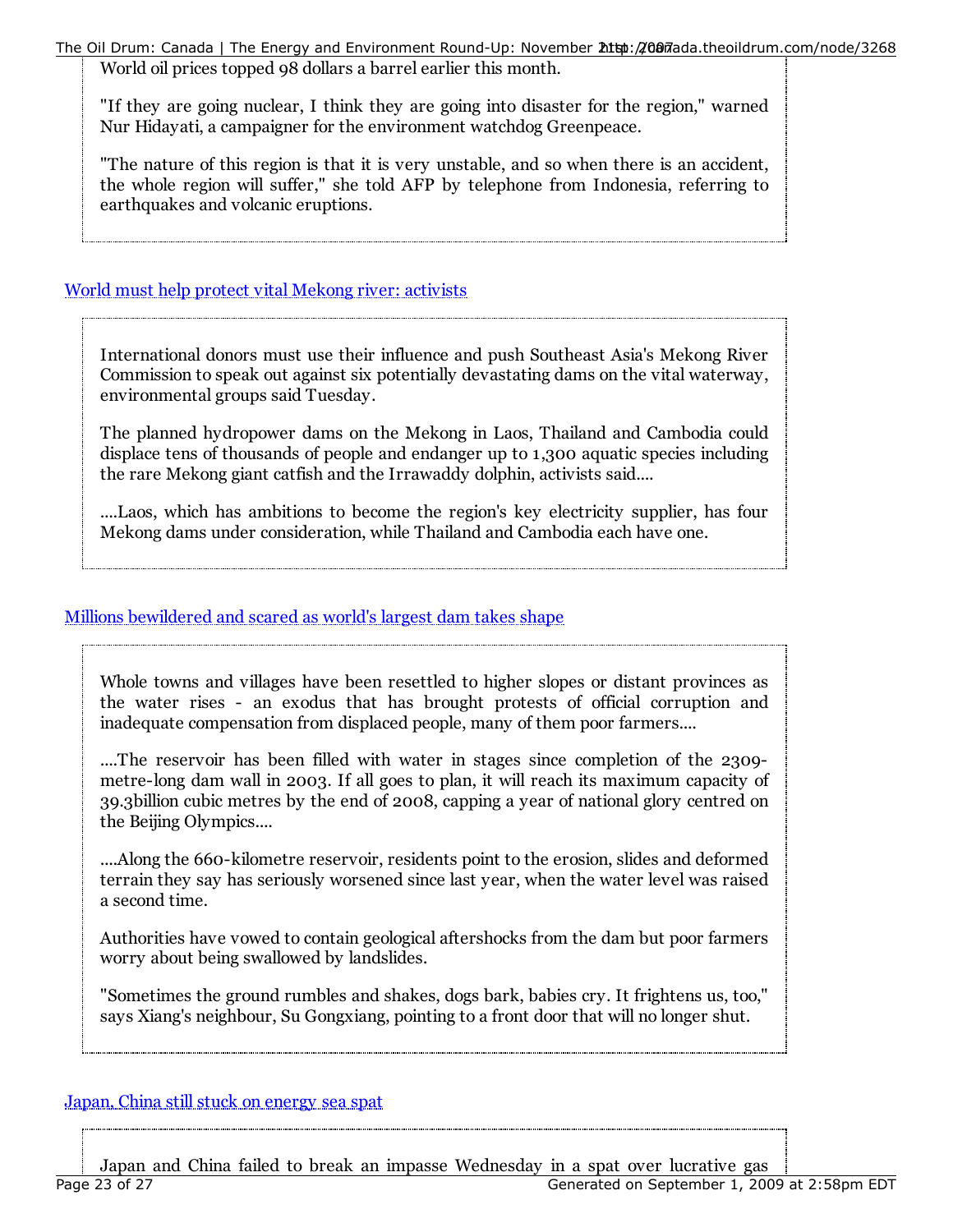fields in the East China Sea but agreed to keep talking amid a recent easing of tension between the countries.

Asia's two largest economies, which are also among the world's biggest energy importers, held their 11th round of talks since 2004 in a bid to resolve a row over their maritime boundaries.

#### Study lauds China renewables

Predictions are piling up as China's energy appetite and carbon emissions increase at rapid rates. According to the International Energy Agency, global demand for energy could double by 2030, with China and India accounting for 45 percent of that growth. As the IEA notes, this will deepen China's reliance on energy imports and raise its level of carbon emissions. In per capita terms, China's emissions remain below those of the United States. Nonetheless, as urbanization draws more and more of China's 1.3 billion people to the cities -- where per capita energy use is three times that of rural inhabitants -- worry for the future mounts in China and abroad.

The good news, according to Worldwatch's report, is that the Chinese government is pushing renewable energy. In 2005 the National Peoples' Congress approved a Renewable Energy Law, and the government development plan released in September included the goal of supplying 15 percent of China's total energy with renewable sources by 2020.

## China pollution costs 5.8 pct of GDP: report

China's pollution woes are costing it about 5.8 percent of GDP each year, much higher than past official Chinese estimates, state press quoted the World Bank as saying Monday.

The costs in absenteeism due to health and other problems total about 100 billion dollars a year, or about 5.8 percent of gross domestic product, Xinhua news agency quoted World Bank China country director David Dollar as saying....

....China's booming growth has ravaged the environment, with about 70 percent of its waterways polluted and urban air quality among the worst in the world.

#### Eco-ruin 'felled early society'

The Argaric culture emerged in south-eastern Spain 4,300 years ago. This civilisation, which inhabited small fortified towns, was one of the first in Western Europe to adopt bronze working.

But about 3,600 years ago, the culture mysteriously vanished from the archaeological record.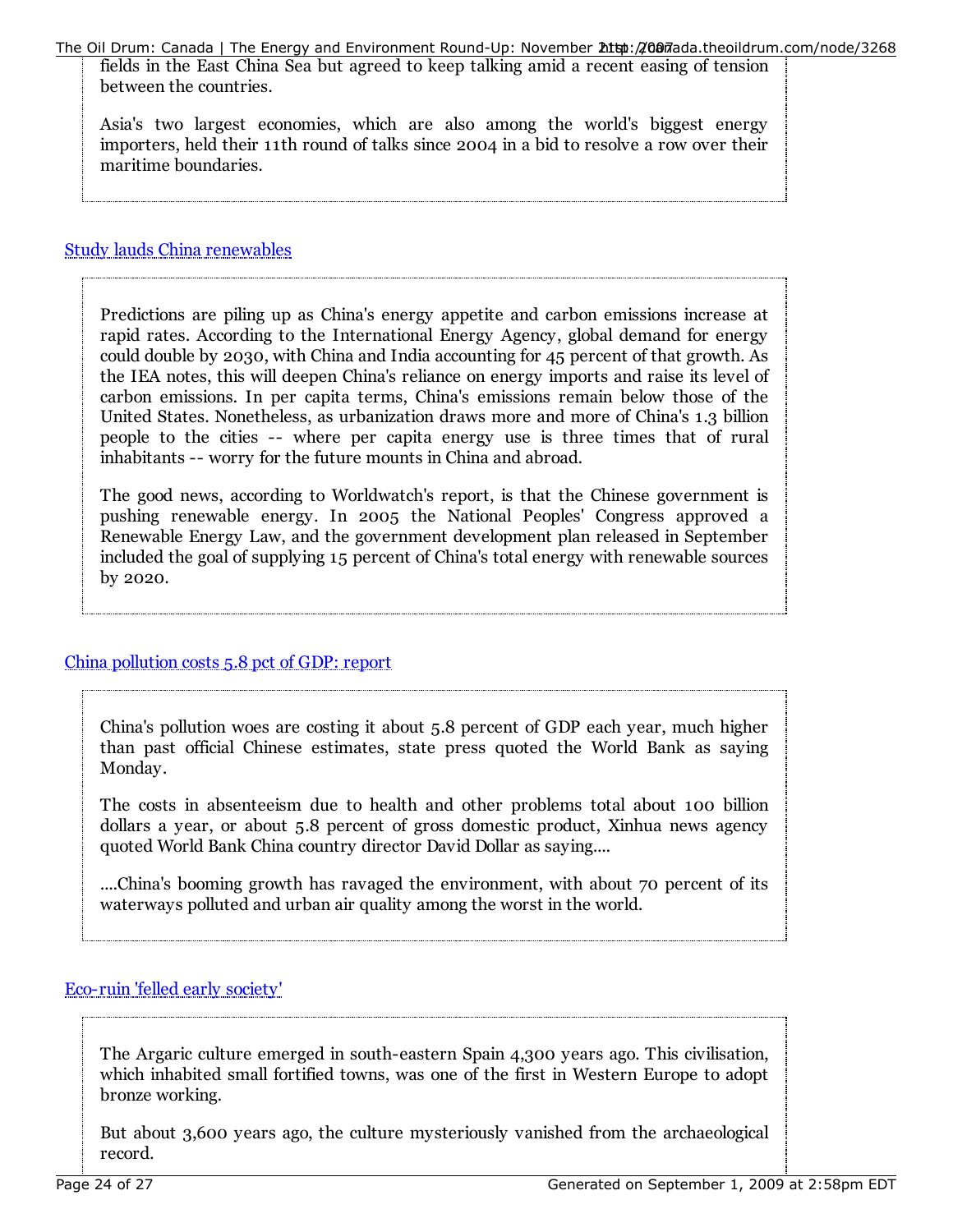"Archaeologists are convinced that something happened in the ecological structure of the area just prior to the collapse of the Argaric culture," said Jose Carrion, from the University of Murcia, Spain....

....But about 4,200 years ago - just after this civilisation emerges - significant amounts of charcoal appear in the pollen sequence. According to the study's authors, this is a sign Bronze Age people were setting fires to clear the forests for mining activities and grazing.

Not long afterwards, about 3,900 years ago, the diverse forest ecosystem disappears, to be replaced by monotonous and fire-prone Mediterranean scrub.

What astonished the researchers was the speed of this change. This ecological transformation is very abrupt, appearing to have taken place in little more than a decade.

## Venezuela Set To Launch Peaceful Nuclear Program

Venezuela will pursue a peaceful nuclear program, the country's president said on Thursday. "Venezuela will start developing a nuclear power sector for peaceful purposes," Hugo Chavez said in an interview with the French TV channel France 24, citing Brazil and Argentina as examples.

He said many other states would be compelled to do the same, since it was crucial to avert an energy crisis which is threatening the world as energy resources decline and oil prices soar.

## Highly radioactive material missing in DR Congo

Some 15 tonnes of highly radioactive material have disappeared after being seized last month in southeastern Democratic Republic of Congo, the country's environment minister said Wednesday.

"We still have no information on the 15 to 16 tonnes of radioactive minerals from the 19 tonnes seized in Katanga," Didace Pembe told AFP....

....Congolese uranium was used to build the US atom bomb which destroyed Hiroshima in 1945.

## How we're destroying our habitat

Climate change, air pollution, land degradation, overpopulation, increasing natural disasters: all these are the symptoms of a sick planet.

An extensive new audit of the Earth, written by 400 scientists and reviewed by 1000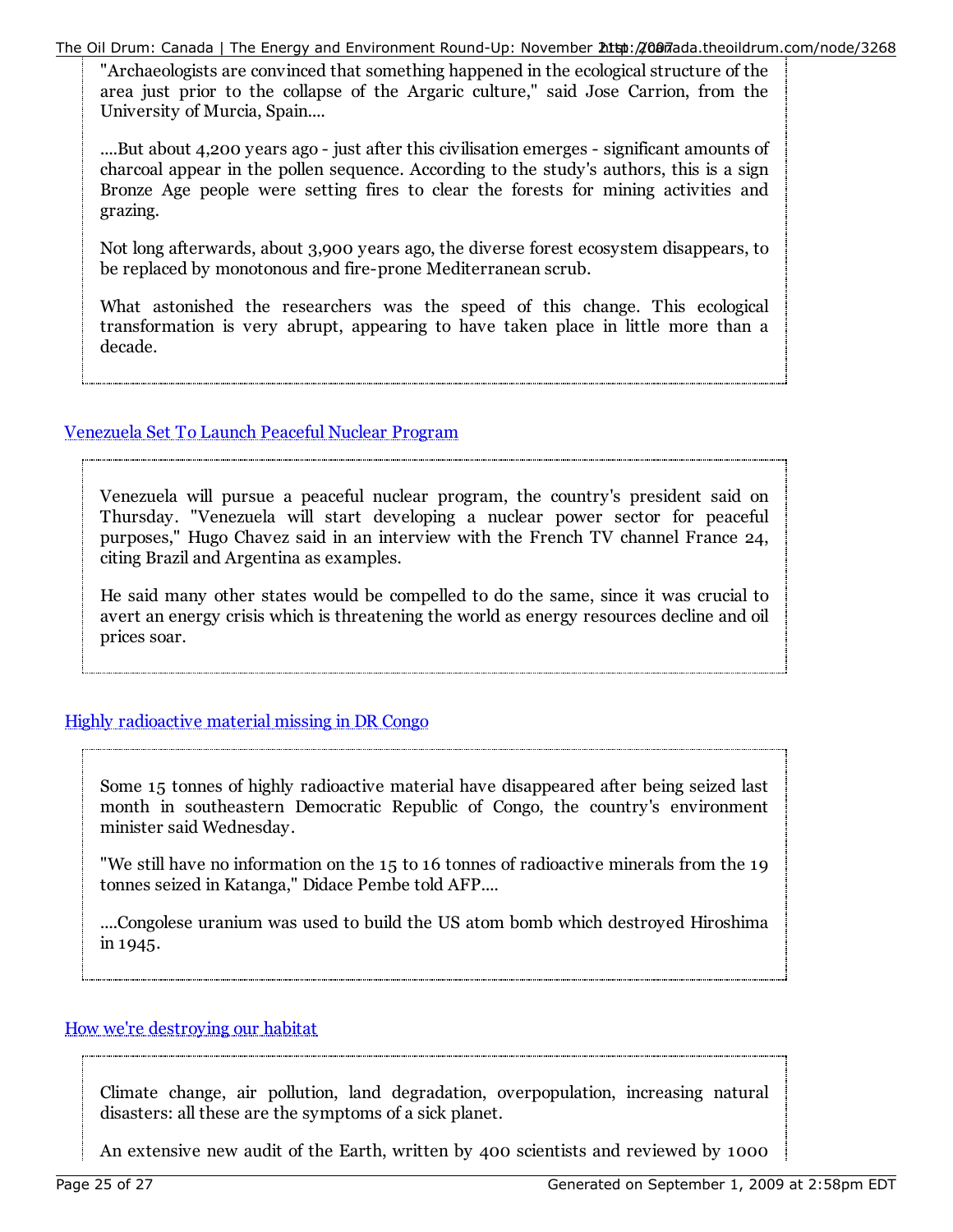experts under the aegis of the UN Environment Programme, contains an urgent call to action.

The fourth Global Environment Outlook report runs to more than 500 pages of detail on the world's woes.

The audit has found that each human being now requires one-third more land to supply their needs than the planet can provide. Humanity's footprint is 29.1ha a person, while the world's biological capacity is on average only 15.7ha a person. The result is net environmental degradation and loss.

## Sustainability and the "struggle for existence" (PDF warning)

In his view, a species successful in diverting available energy will "tend to grow in extent (numbers) and this growth will further increase the flux of energy through the system." He accepted that efficiency in utilising the energy flow and a better husbandry of resources "must work to the advantage of a species talented in that direction", but argued nonetheless that the general tendency in such systems is to appropriate the maximum possible share of the available energy resources.

Through Lotka's elaboration of Boltzmann's insight, the "success" of the human species in appropriating vast resources of available energy, appears to be nothing more nor less than the operation of Darwinian evolution. Since the direction of an available energy flux towards individual or collective ends necessarily involves transformation (and degradation) of the energy flow, it is also possible to construe Lotka's principle as a "maximum entropy production" principle: ecological systems behave in such a manner as to maximise the production of entropy under the constraint of the available energy.

To the extent that the degradation of energy and the dissipation of materials into the environment is responsible for the environmental crisis, we are left with the unpleasant conclusion, that humanity's impact on the environment is itself a consequence of the evolutionary process.

# Crops That Shut Down Pests' Genes

Researchers have created plants that kill insects by disrupting their gene expression. The crops, which initiate a gene-silencing response called RNA interference, are a step beyond existing genetically modified crops that produce toxic proteins. Because the new crops target particular genes in particular insects, some researchers suggest that they will be safer and less likely to have unintended effects than other genetically modified plants. Others warn that it is too early to make such predictions and that the plants should be carefully tested to ensure that they do not pose environmental problems. But most researchers agree that it's unlikely that eating these plants would have adverse effects on humans.

 $\circled{c}$ The This work is licensed under a Creative Commons Attribution-Share Alike